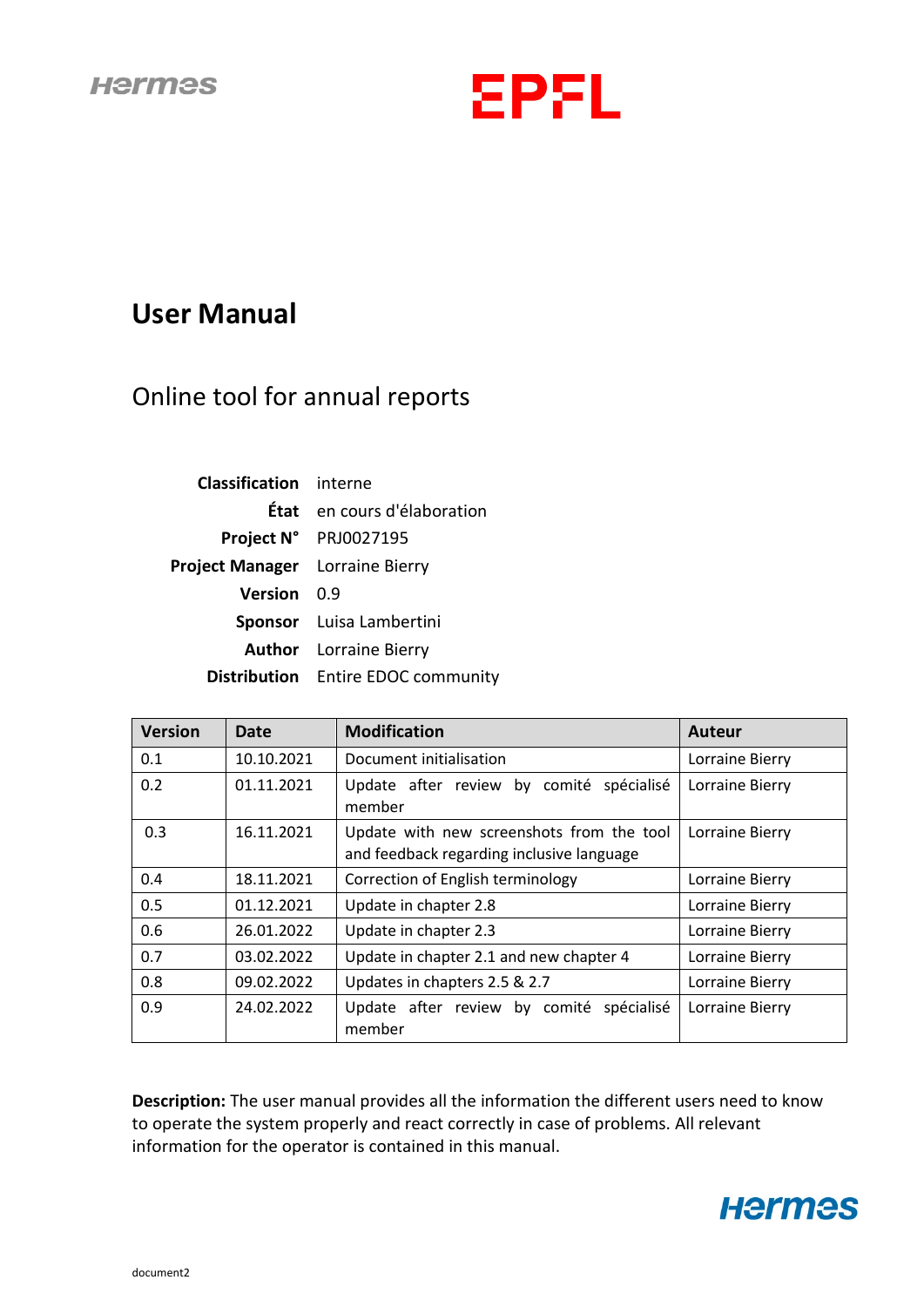# **Table of contents**

| $\mathbf 1$    |     |       | <b>EPFL Doctoral School Organization</b>                                     | 4  |  |
|----------------|-----|-------|------------------------------------------------------------------------------|----|--|
| $\overline{2}$ |     |       |                                                                              |    |  |
|                |     |       | 2.1 Start of the process: administrative assistant of the doctoral program 4 |    |  |
|                |     | 2.1.1 |                                                                              |    |  |
|                |     | 2.1.2 |                                                                              |    |  |
|                | 2.2 |       |                                                                              |    |  |
|                |     | 2.2.1 |                                                                              |    |  |
|                |     | 2.2.2 |                                                                              |    |  |
|                |     | 2.2.3 |                                                                              |    |  |
|                | 2.3 |       |                                                                              |    |  |
|                | 2.4 |       |                                                                              |    |  |
|                |     | 2.4.1 |                                                                              |    |  |
|                |     | 2.4.2 |                                                                              |    |  |
|                |     | 2.4.3 |                                                                              |    |  |
|                | 2.5 |       |                                                                              |    |  |
|                |     | 2.5.1 |                                                                              |    |  |
|                |     | 2.5.2 |                                                                              |    |  |
|                | 2.6 |       |                                                                              |    |  |
|                | 2.7 |       |                                                                              |    |  |
|                | 2.8 |       |                                                                              |    |  |
| 3              |     |       |                                                                              | 22 |  |
| 4              |     |       |                                                                              |    |  |
| 5              |     |       |                                                                              |    |  |
|                | 5.1 |       |                                                                              |    |  |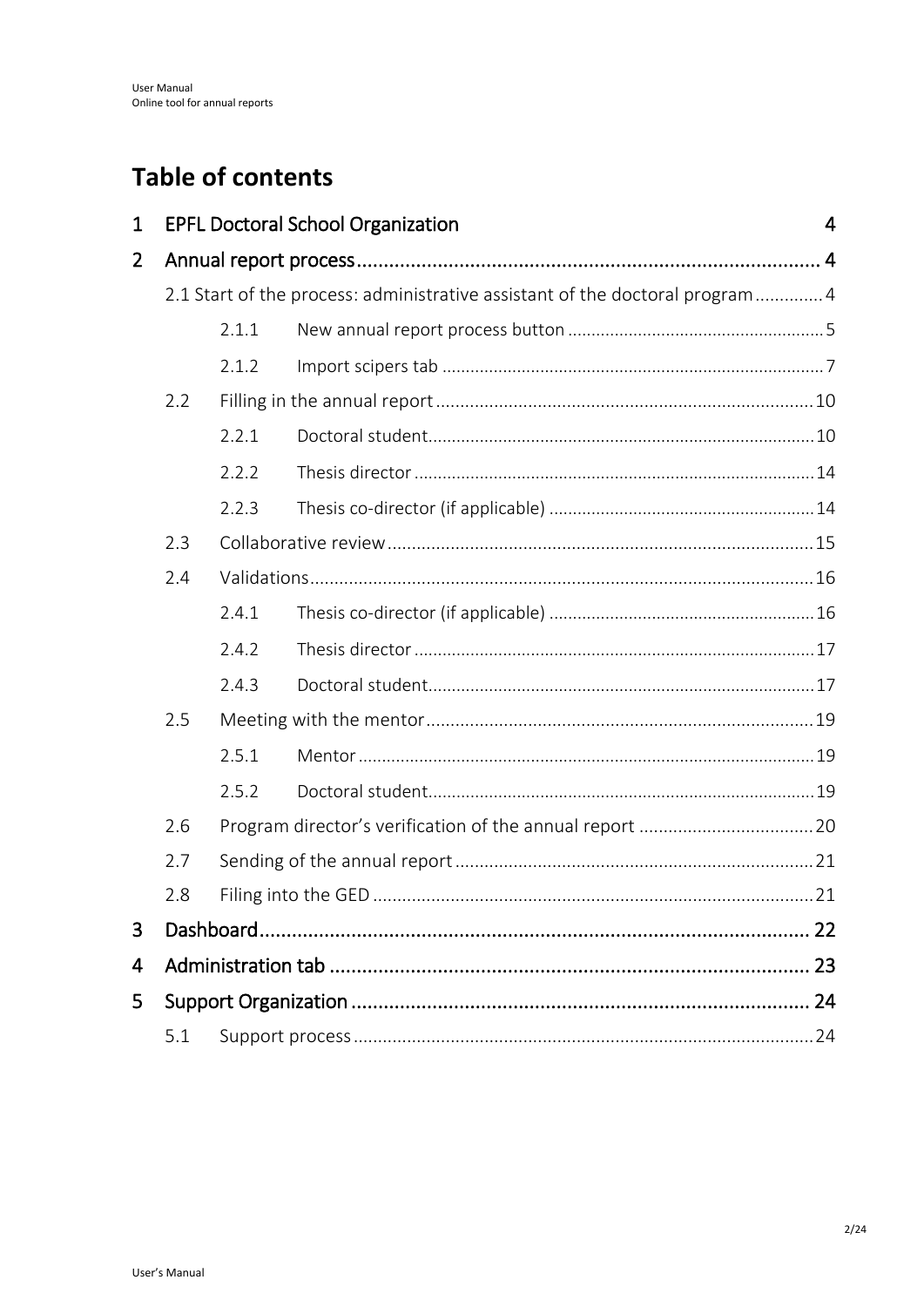## **Glossary**

| <b>Abbreviation/Technical term</b> | <b>Explication</b>                                                                                                                                                                 |
|------------------------------------|------------------------------------------------------------------------------------------------------------------------------------------------------------------------------------|
| <b>EDOC</b>                        | Doctoral School                                                                                                                                                                    |
| Sciper                             | 6-digit unique EPFL identification number                                                                                                                                          |
| Gaspar account                     | Password and authentication manager for users at EPFL                                                                                                                              |
| <b>GED</b>                         | "Gestion électronique des documents". Used to store documents<br>related to the studies of students. In this context it is where the<br>annual report PDF document will be stored. |
| IS-A                               | IS-Academia                                                                                                                                                                        |
|                                    |                                                                                                                                                                                    |
|                                    |                                                                                                                                                                                    |
|                                    |                                                                                                                                                                                    |
|                                    |                                                                                                                                                                                    |
|                                    |                                                                                                                                                                                    |
|                                    |                                                                                                                                                                                    |
|                                    |                                                                                                                                                                                    |
|                                    |                                                                                                                                                                                    |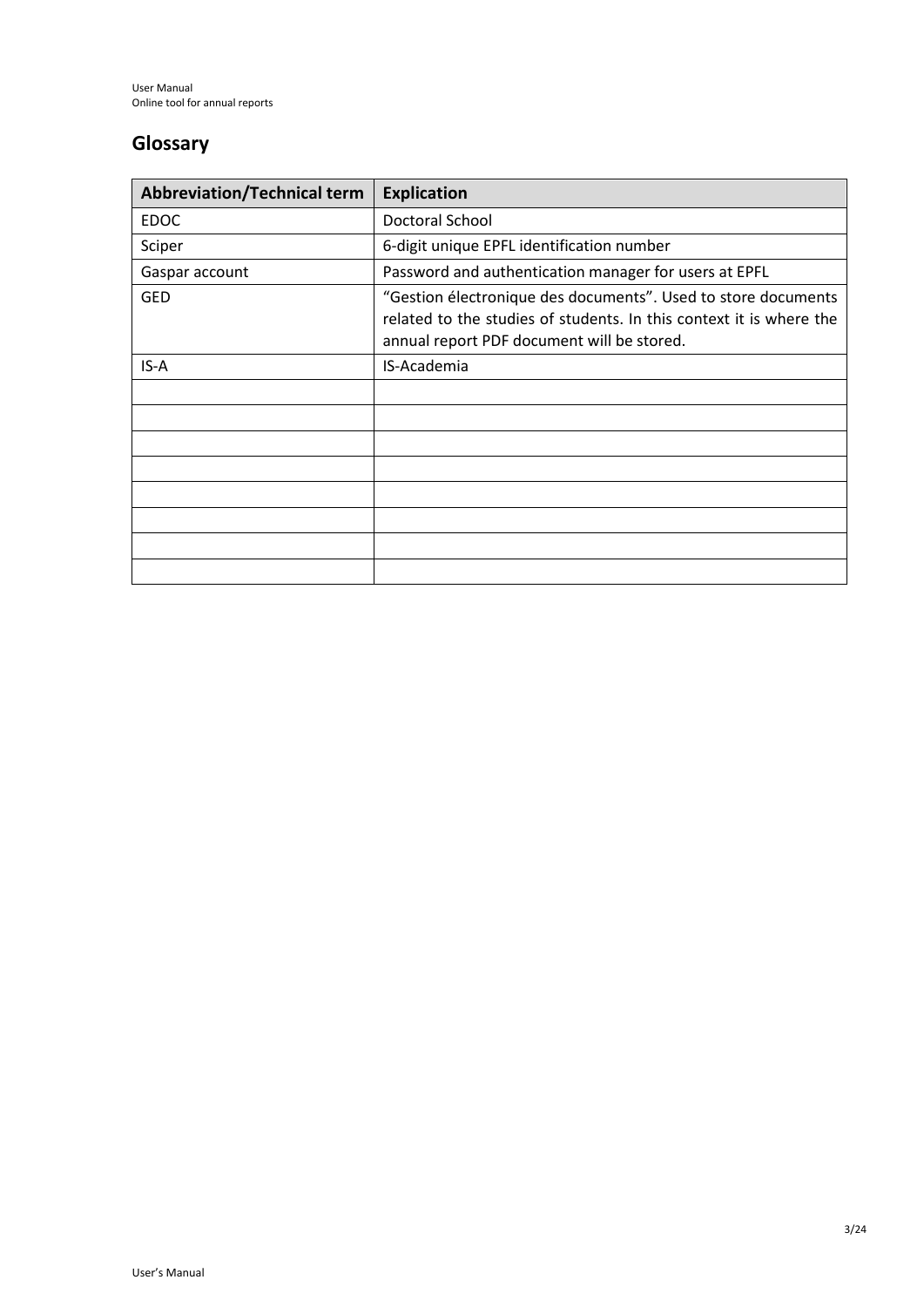# <span id="page-3-0"></span>1 EPFL Doctoral School Organization

Each year, the doctoral students have to submit a report to their thesis directors on the state of progress of their work (art. 10 of [the Ordinance on the doctorate\)](https://www.epfl.ch/education/phd/regulations/). This annual report procedure involves various people in the process.

Here are the various actors taking part of the annual report process within EDOC:

- Doctoral student
- Thesis director
- Thesis co-director (if applicable), who can be external to EPFL
- Program director
- Mentor (who is anonymous with respect to the thesis director)
- Administrative assistant of the doctoral program

## <span id="page-3-1"></span>2 Annual report process

Below is the workflow of the annual review:



### <span id="page-3-2"></span>2.1 Start of the process: administrative assistant of the doctoral program

The administrative assistant of the doctoral program can access the tool via the link: [https://phd-annual-report.epfl.ch/.](https://phd-annual-report.epfl.ch/)

S/he needs to authenticate with his/her Gaspar account, via Tequila.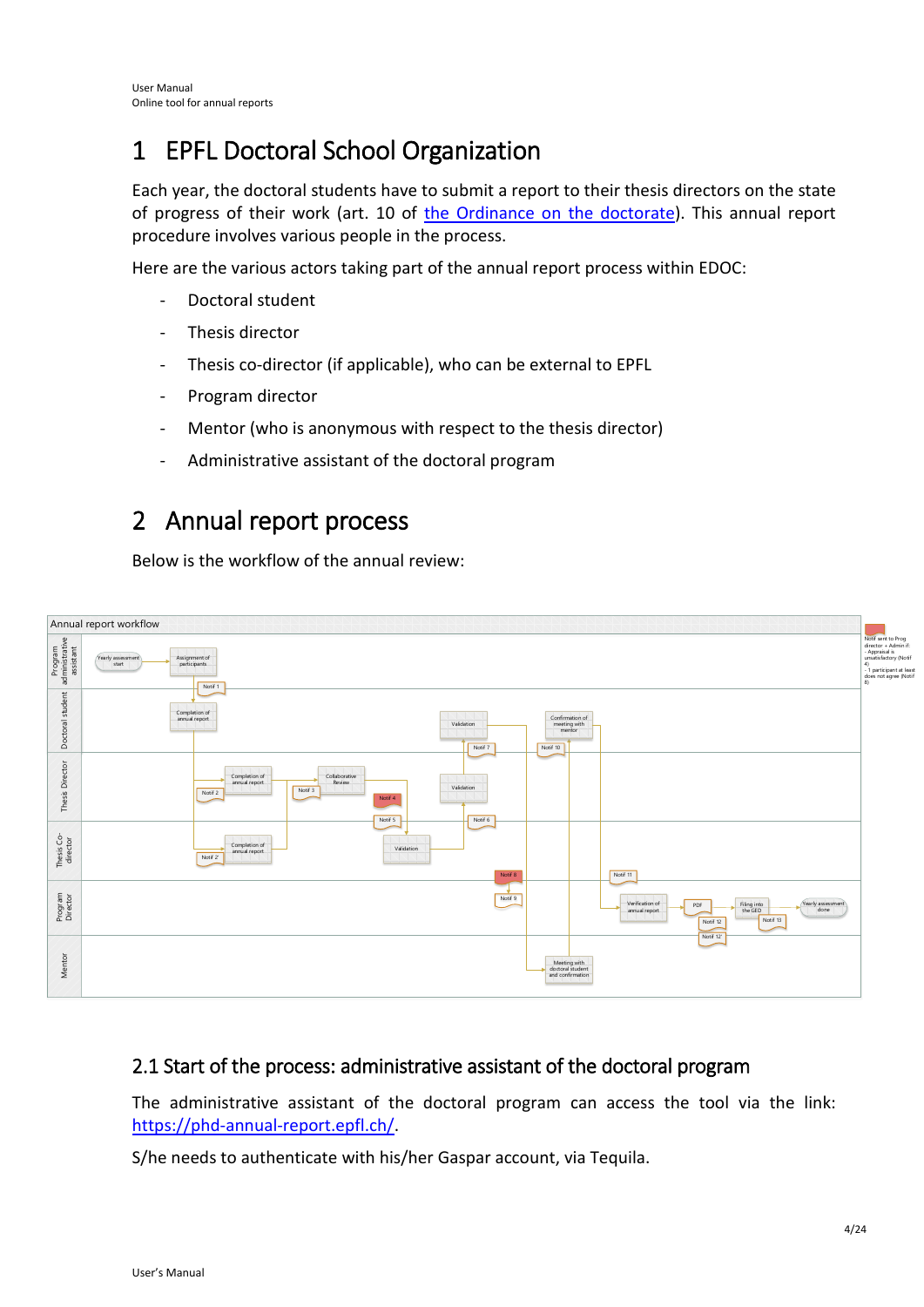S/he has two options to initiate an annual report for students:

- Via the button " + *New annual report process "* under the List tab.
- Via the "import scipers" tab.

Here are the descriptions of the two different methods.

### <span id="page-4-0"></span>2.1.1 New annual report process button

This option can be used to initiate a workflow for a specific student that does not appear under the import scipers list. All the information (scipers, doctoral program name, etc…) have to be entered manually.

- S/he initiates a new workflow for a doctoral student by clicking on the task " + *New annual report process "* under the List tab.

| <b>Annual Report</b> > Tasks list > Doctoral School > Annual Report > Tasks list |                                               |
|----------------------------------------------------------------------------------|-----------------------------------------------|
| <b>Doctoral Programs</b>                                                         | $+$ New annual report process                 |
| Administration<br><b>Tasks</b>                                                   | There is currently no task waiting your input |
| List                                                                             |                                               |
| Dashboard                                                                        |                                               |
| Import scipers                                                                   |                                               |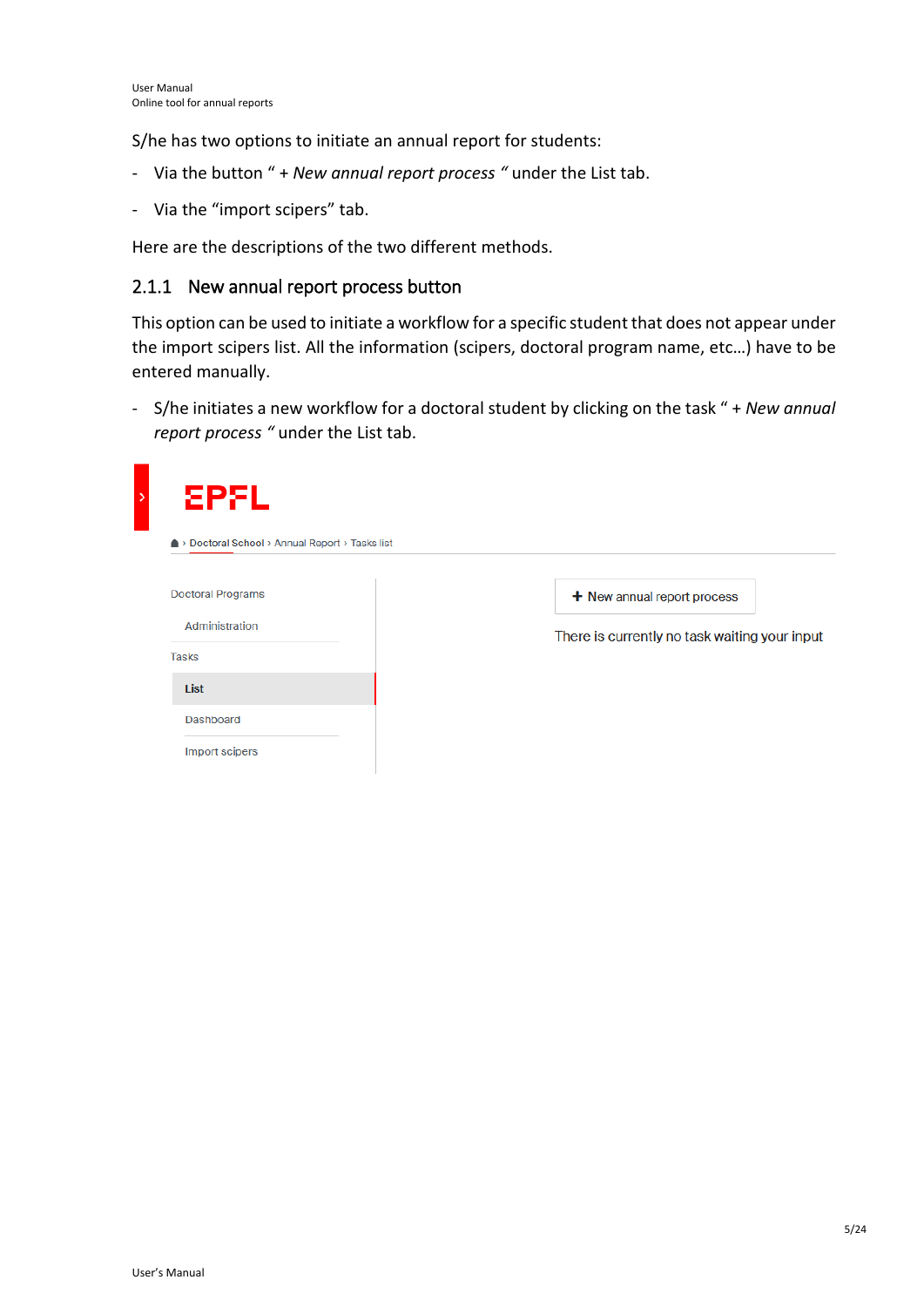#### - Then s/he needs to enter the following administrative data:

#### Program Assistant sciper\*

166534

#### Doctoral program\*

 $ED$ 

#### Doctoral program's administrative office email \*

@epfl.ch

#### Link to annual report documentation \*

example: https://www.epfl.ch/education/phd/edam-advanced-manufacturing/edam-annual-report/

#### Doctoral student sciper\*

#### Thesis Director sciper\*

#### **Thesis Co-Director Sciper**

#### Program Director sciper\*

#### Mentor sciper\*

 $\overline{\phantom{a}}$ 

#### Credits needed for this program: \*

Submit

- (The sciper of the administrative assistant is automatically filled in)
- Name of doctoral program, starting with ED
- (Email address of the doctoral program's administrative office is automatically filled in based on the name of the doctoral program)
- Link to the annual report documentation: each program has a webpage where the information regarding deadlines and specificities of the annual report are stored.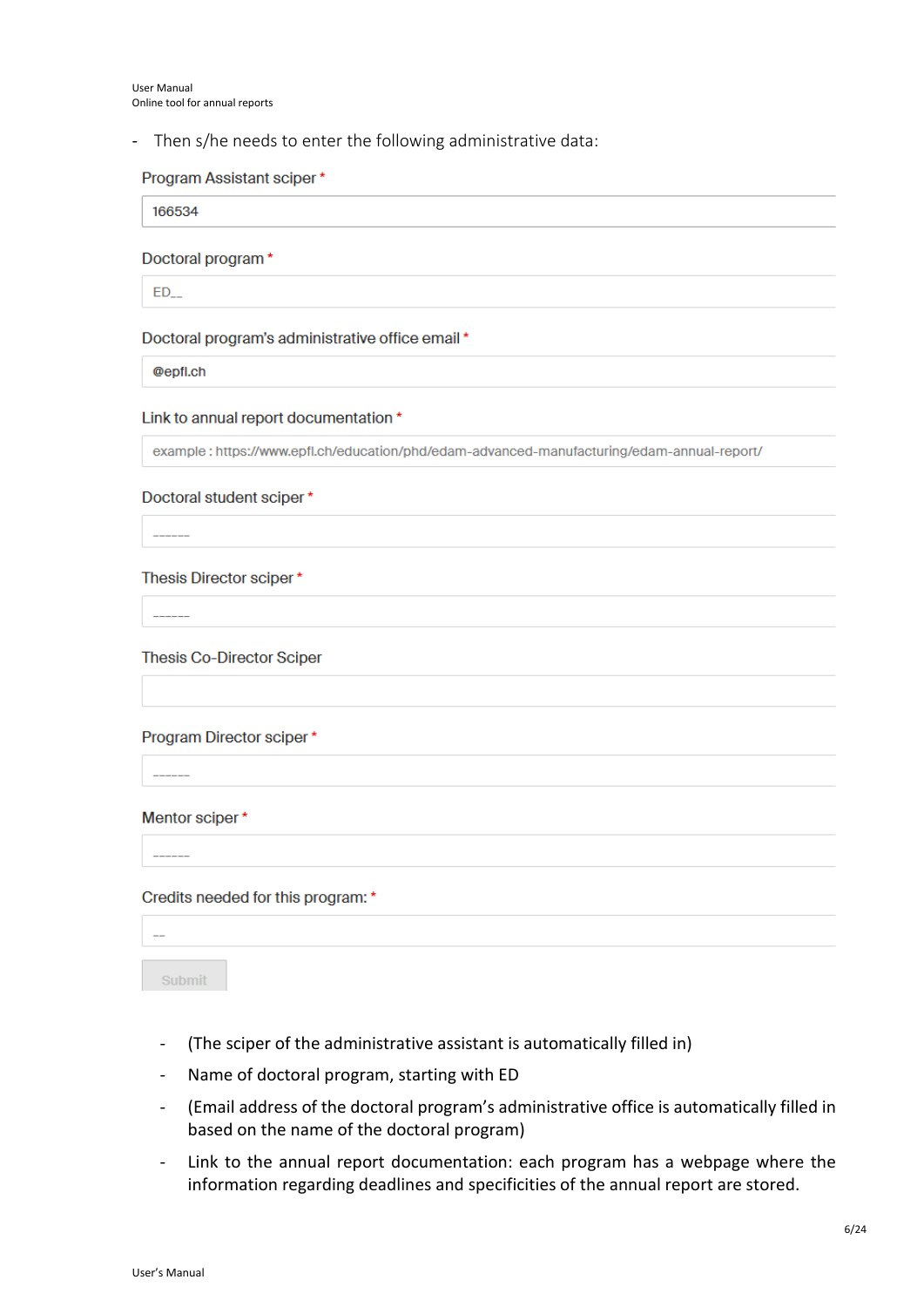- Sciper of the doctoral student
- Sciper of the thesis director
- Sciper of the thesis co-director (if applicable)
- Sciper of the program director
- Sciper of the mentor
- Number of credits needed for the program
- Click on Submit

| Program Director sciper *          |
|------------------------------------|
| 166534                             |
| Mentor sciper*                     |
| 166534                             |
| Credits needed for this program: * |
| 15                                 |
| <b>Submit</b>                      |
| Cancel                             |

**Note**: All the fields marked with the red asterisk are mandatory. If one of them is not filled in, the submit button will remain grey

### <span id="page-6-0"></span>2.1.2 Import scipers tab

The administrative assistant has the option to start one or several annual report processes in a batch.

- S/he clicks on the import scipers tab
- S/he enters the acronym of his/her doctoral program and clicks on *Get ISA students list*.

| Please enter the doctoral program acronym: | <b>Get ISA students list</b> |
|--------------------------------------------|------------------------------|
|                                            |                              |
|                                            |                              |
|                                            |                              |
|                                            |                              |
|                                            |                              |
|                                            |                              |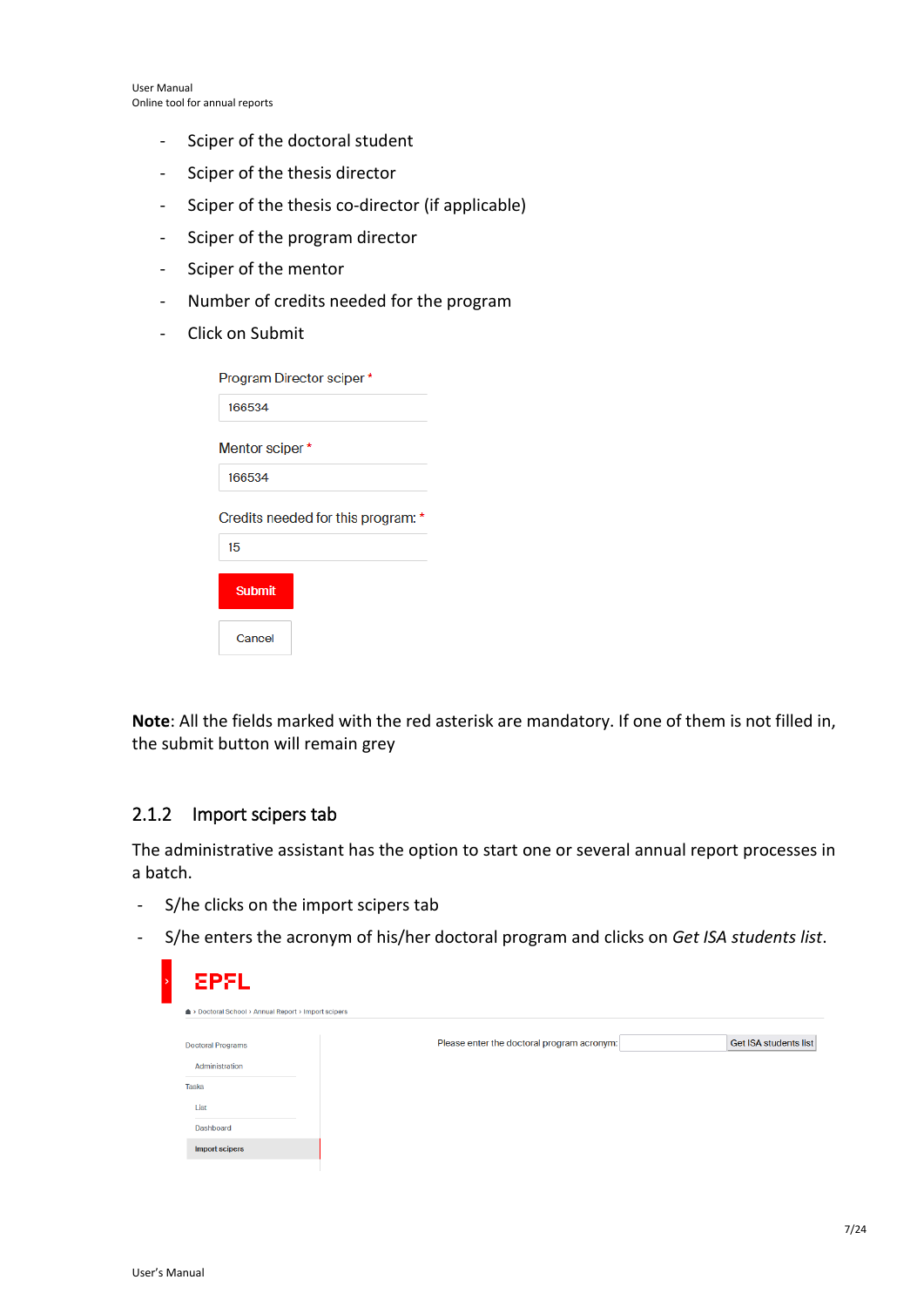**Note**: The list of eligible students will be displayed via a webservice calling IS-Academia. The list of eligible students is based on the following criteria: no exmatriculation date, no oral exam date, a date of candidacy exam

**Note:** The list is sorted by default by month of the candidacy exam date

|                    | Doctoral program: EDEY<br>Program director: Drazen Dujic (243438)<br>Credits needed for this program: 12<br>Annual report documentation: https://www.epfl.ch/education/phd/edey-energy/edey-annual-report/             |                                      |                                                        |                                                                                                                                                                                                                                                       |                            |                            |                               |
|--------------------|------------------------------------------------------------------------------------------------------------------------------------------------------------------------------------------------------------------------|--------------------------------------|--------------------------------------------------------|-------------------------------------------------------------------------------------------------------------------------------------------------------------------------------------------------------------------------------------------------------|----------------------------|----------------------------|-------------------------------|
|                    | ISA List fetched at 09.02.2022, 10:35:22                                                                                                                                                                               |                                      |                                                        |                                                                                                                                                                                                                                                       |                            |                            |                               |
| ÷                  | Please note that as long as you have not clicked on the button "Start PhD assessment", all the information you have added<br>manually in the boxes (such as Gxxxxx) will not be saved if you leave or reload the page. |                                      |                                                        |                                                                                                                                                                                                                                                       |                            |                            |                               |
|                    | Start 0 / 53 PhD assessment                                                                                                                                                                                            |                                      |                                                        |                                                                                                                                                                                                                                                       |                            |                            |                               |
| □                  | <b>Student Name</b>                                                                                                                                                                                                    | <b>Thesis director</b>               | <b>Thesis co-director</b>                              | <b>Mentor</b>                                                                                                                                                                                                                                         | <b>Immatricul.</b><br>date | <b>Exam</b><br>candidature | <b>Admin</b><br>these<br>date |
| $\Box$ $\Lambda$   | <b>Emanuele Piccoli</b><br>298268                                                                                                                                                                                      | <b>François Maréchal</b><br>140973   | <b>Sandra Caroline</b><br>Galmarini<br>GXXXXX<br>Set   | and the state of the                                                                                                                                                                                                                                  | 01.02.2019                 | 17.02.2020                 | 24.07.2020                    |
| □                  | <b>Willem Lambrichts</b><br>301094                                                                                                                                                                                     | <b>Mario Paolone</b><br>156731       |                                                        | <b>Transport Committee</b><br>مستحمله                                                                                                                                                                                                                 | 01.10.2020                 | 17.09.2021                 | 28.09.2021                    |
| $\sqcap$ $\Lambda$ | <b>Janos Bodi</b><br>292398                                                                                                                                                                                            | Konstantin Mikityuk<br>218030        | <b>Alexander Ponomarev</b><br>Set<br>Gxxxxx            |                                                                                                                                                                                                                                                       | 01.12.2017                 | 16.11.2018                 | 06.12.2018                    |
| □                  | <b>Roberto Valenza</b><br>326238                                                                                                                                                                                       | Sophia Haussener<br>207354           |                                                        | <b>Continued and Continued State</b><br>t e santi                                                                                                                                                                                                     | 01.07.2020                 | 15.06.2021                 | 17.06.2021                    |
| $\Box$ 0           | <b>Shuo Liu</b><br>308047                                                                                                                                                                                              | Sophia Haussener<br>207354           |                                                        | <b>UDIOINT LUNGIOUGHI</b><br>104400                                                                                                                                                                                                                   | 17.02.2020                 | 04.02.2021                 | 02.03.2021                    |
| п                  | <b>Martin Seydoux</b><br>196646                                                                                                                                                                                        | <b>Mario Paolone</b><br>156731       | Elena Vagnoni<br>241436                                | المناقص المتناقص<br>.                                                                                                                                                                                                                                 | 01.04.2020                 | 16.03.2021                 | 18.03.2021                    |
| □                  | Ebrar Özkalay<br>306553                                                                                                                                                                                                | <b>Christophe Ballif</b><br>100192   | <b>Alessandro Francesco</b><br>Aldo Virtuani<br>271354 | the company of the company of the                                                                                                                                                                                                                     | 02.09.2019                 | 29.10.2020                 | 09.11.2020                    |
| □                  | <b>Dorsan Alexis A. Lepour</b><br>298422                                                                                                                                                                               | François Maréchal<br>140973          |                                                        | <b>Continued by Continued By Continued By Continued By Continued By Continued By Continued By Continued By Continued By Continued By Continued By Continued By Continued By Continued By Continued By Continued By Continued By </b><br><b>LOCALE</b> | 15.10.2020                 | 29.10.2021                 | 08.11.2021                    |
| $\Box$ 0           | Hossein Pourrahmani<br>292691                                                                                                                                                                                          | Jan Van Herle<br>107971              |                                                        | <u> Geografiski inform</u><br><b>CONTRACTOR</b>                                                                                                                                                                                                       | 01.09.2019                 | 26.11.2020                 | 14.12.2020                    |
| □                  | <b>Philippe Aubin</b><br>268801                                                                                                                                                                                        | Jan Van Herle<br>107971              |                                                        | <u> Andrew Marine</u>                                                                                                                                                                                                                                 | 01.11.2018                 | 03.12.2019                 | 18.12.2019                    |
| □                  | <b>Chirayu Batra</b><br>304251                                                                                                                                                                                         | <b>Konstantin Mikityuk</b><br>218030 | <b>Carlo Fiorina</b><br>254751                         | <b>Contract Contract Contract</b><br><b>Continued by American</b>                                                                                                                                                                                     | 05.11.2018                 | 11.10.2019                 | 18.10.2019                    |

- On top of the list, the information displayed (Doctoral program, Program director, Credits needed and Annual report documentation) is coming from the *Administration tab* (ref. to chapter 4). If s/he wants to edit this information please refer to chapter 4.
- Below the list of students is displayed. S/he can select one (or several) checkbox and click on the button "Start PhD assessment". This will start the annual report assessment and the email will be sent to the student informing him/her to fill the annual report.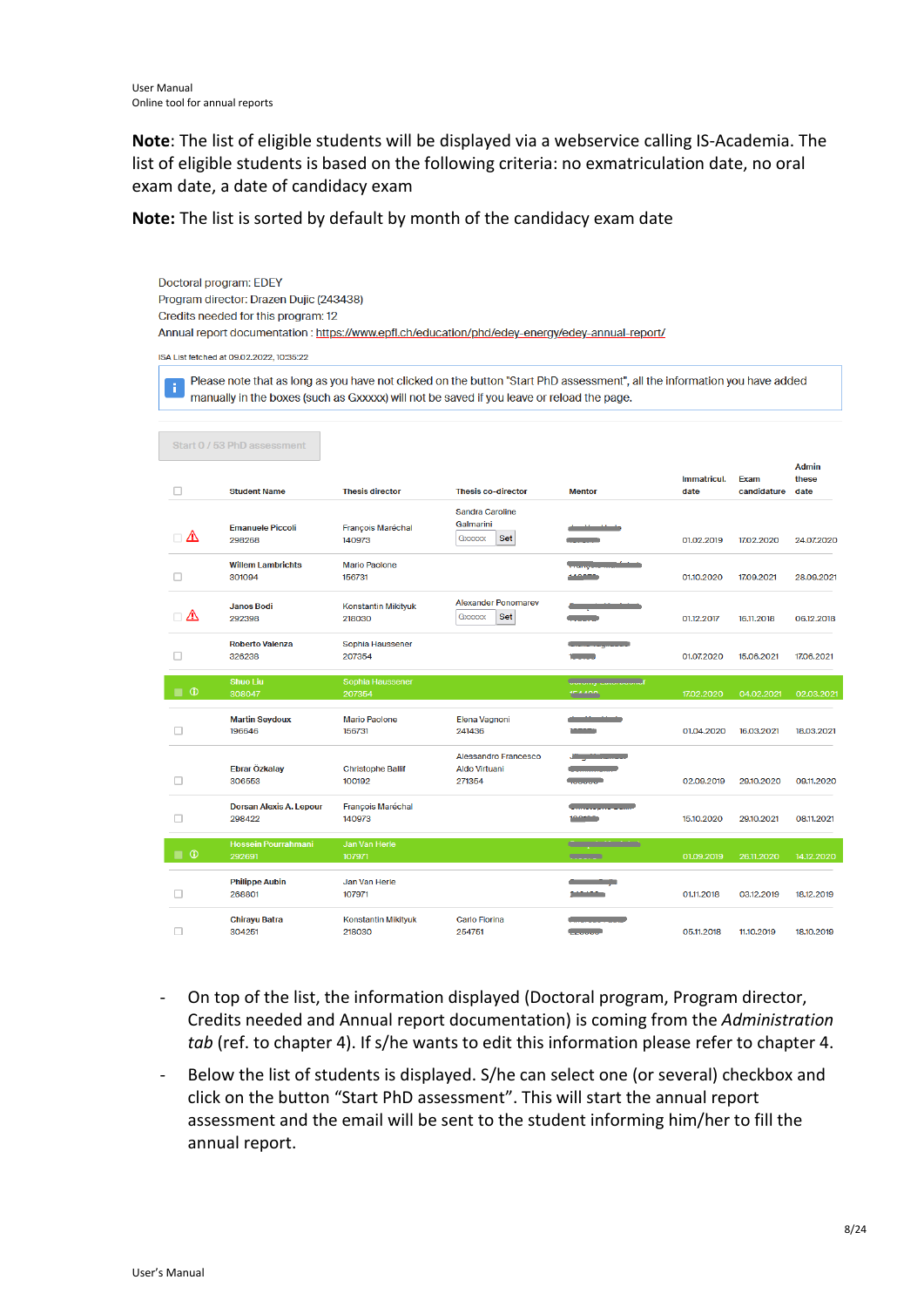- Once the process is started, the line is green and is not clickable anymore. An information icon mentions that the annual report is in progress for the student.
- Some checkboxes are not clickable because an information is missing. If s/he hovers the mouse over the warning message, the error message is readable. There are two cases:
	- 1) Guest sciper account is missing for the co-director. S/he can enter the guest account and click on *Set.* The checkbox will then be clickable.
	- 2) Mentor information is missing. The administrative assistant needs to go on IS-Academia to enter the sciper number of the mentor, and then re-import the list via the import scipers tab.

**Note**: Until s/he click on "Start PhD assessment", all the information that you manually added in the boxes will not be saved if you exit or reload the page

**Note**: If the co-director does not have a valid EPFL email address, the guest sciper number will be required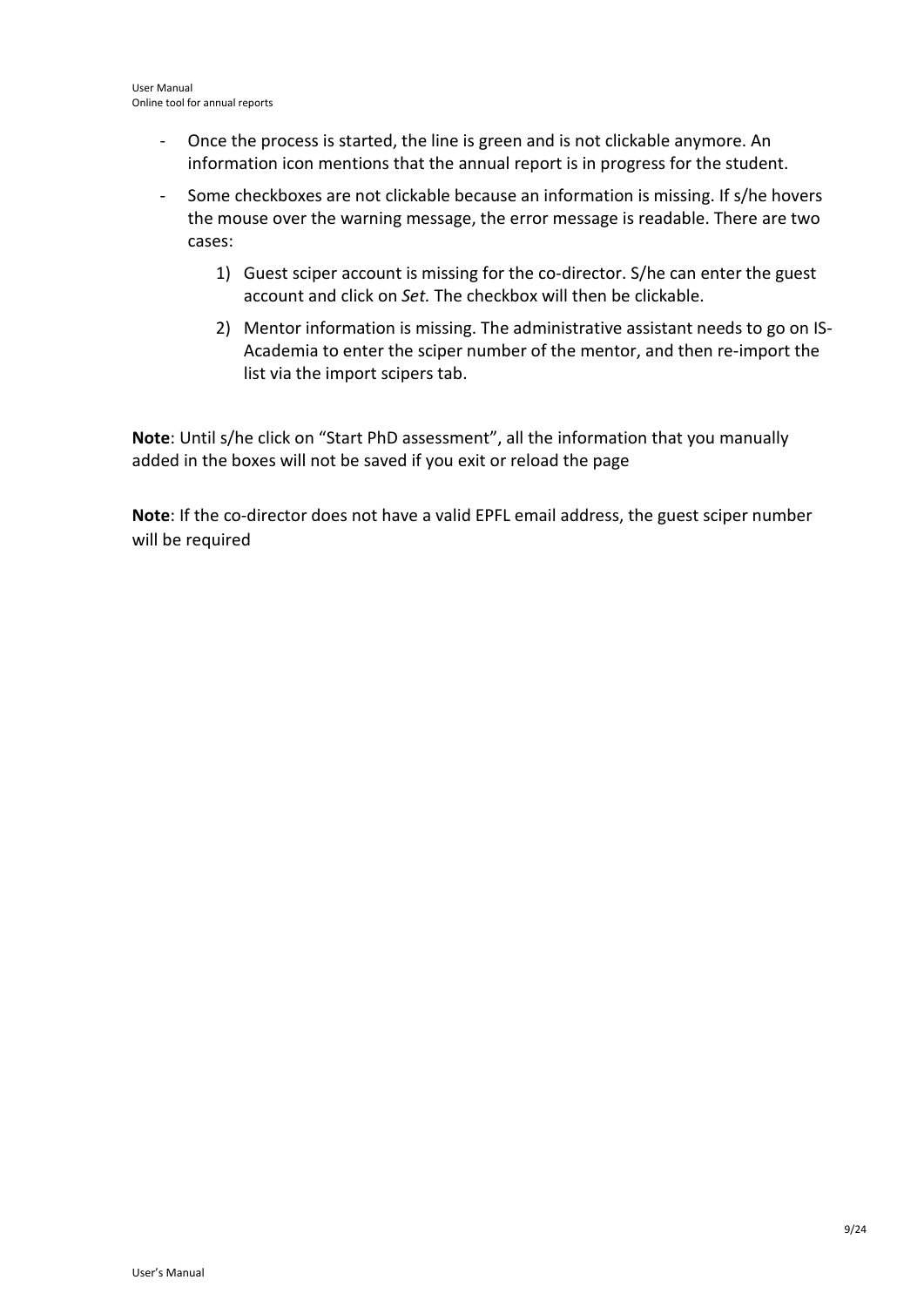## <span id="page-9-0"></span>2.2 Filling in the annual report

### <span id="page-9-1"></span>2.2.1 Doctoral student

- The doctoral student receives a notification informing him/her to fill in the annual report (Notification 1).
- S/he logs into the tool and s/he can see a task awaiting his/her input.
- S/he clicks on "Proceed".

| <b>EPFL</b>                         |                                                           |         |
|-------------------------------------|-----------------------------------------------------------|---------|
| ▲ > École Doctorale > Annual Report |                                                           |         |
|                                     | Annual report to be completed                             |         |
|                                     | Created 02.11.2021, 11:04:05 Updated 02.11.2021, 11:06:07 | Proceed |

- S/he completes the first part:

| Doctoral Program: *                                            |  |   |
|----------------------------------------------------------------|--|---|
| <b>EDCC</b>                                                    |  |   |
| Date of enrolment: *                                           |  |   |
| 09.02.2022                                                     |  | 雦 |
| Annual report of *                                             |  |   |
| <b>O</b> 1st year (tick only if candidacy exam not yet passed) |  |   |
| $\circ$ 2nd year                                               |  |   |
| $\circ$ 3rd year                                               |  |   |
| $\circ$ 4th year                                               |  |   |
|                                                                |  |   |
| ○ 5th year                                                     |  |   |

- *Date of enrolment*: it is not possible to put a date in the future. There will be an error message.
- *Annual report of*: the current year of study.

L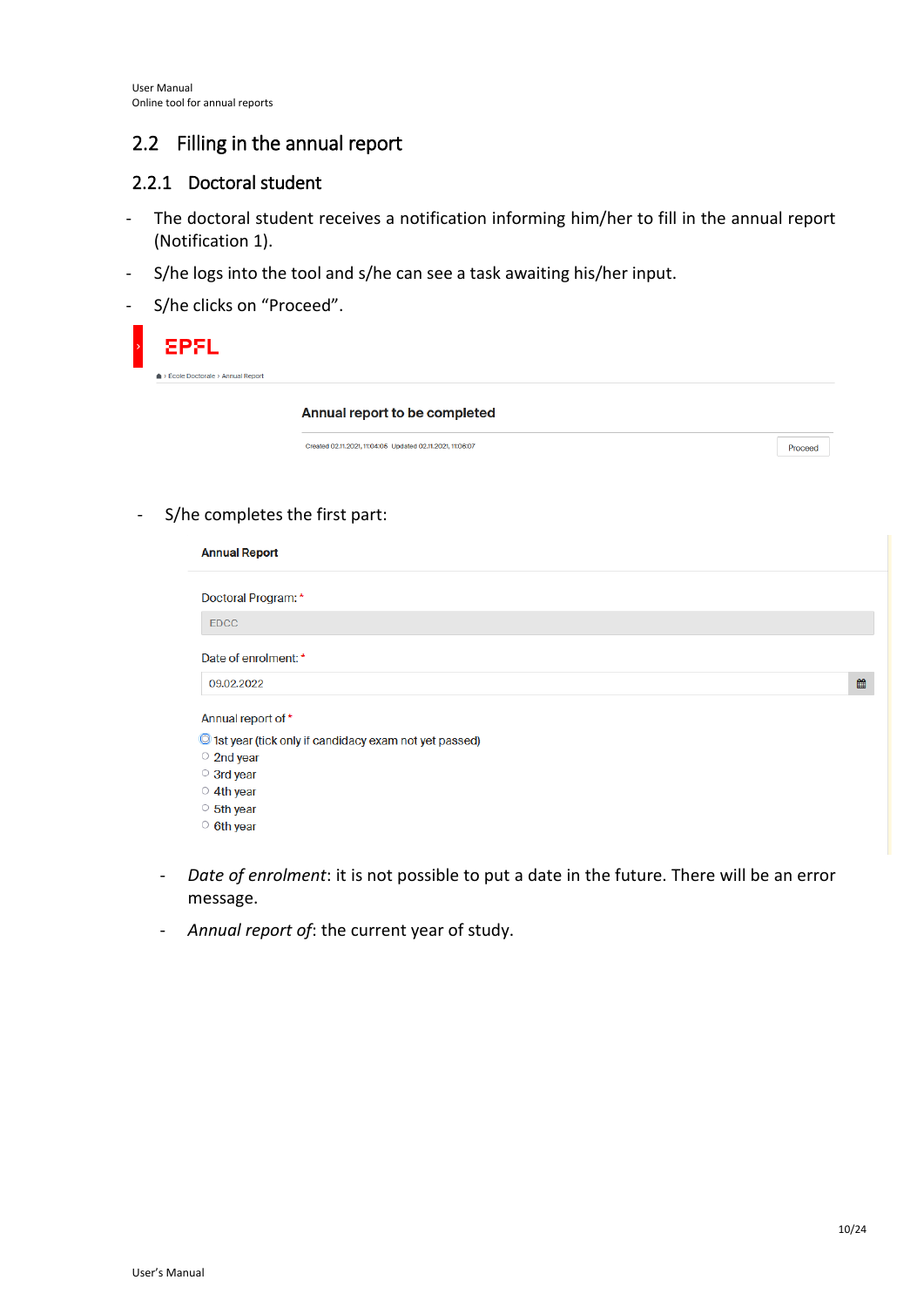|  |  |  |  |  |  |  | Then s/he fills in the Basic information: |
|--|--|--|--|--|--|--|-------------------------------------------|
|--|--|--|--|--|--|--|-------------------------------------------|

| <b>Basic information</b>                                        |
|-----------------------------------------------------------------|
| Name of candidate:                                              |
| Lorraine Bierry                                                 |
| Tentative thesis title: *                                       |
|                                                                 |
| Thesis director:                                                |
| Lorraine Bierry                                                 |
| Thesis co-director:                                             |
| Lorraine PHD Bierry PHD                                         |
| Date of candidacy exam: *                                       |
| 雦                                                               |
| TA duties: Activities done: *                                   |
| Estimated hours and/or courses completed, supervision of projet |
|                                                                 |
|                                                                 |
| Credits needed for this program: *                              |
| 10 <sup>°</sup>                                                 |
| Total credits obtained: *                                       |
|                                                                 |
| Total credits planned:                                          |
|                                                                 |
|                                                                 |

**Note**: The obtained credits refer to the obtained credits of the previous year(s)

**Note**: If the *date of enrolment* and *date of candidacy exam* are automatically filled, this information is coming from IS-Academia (ref. to chapter 2.1.2)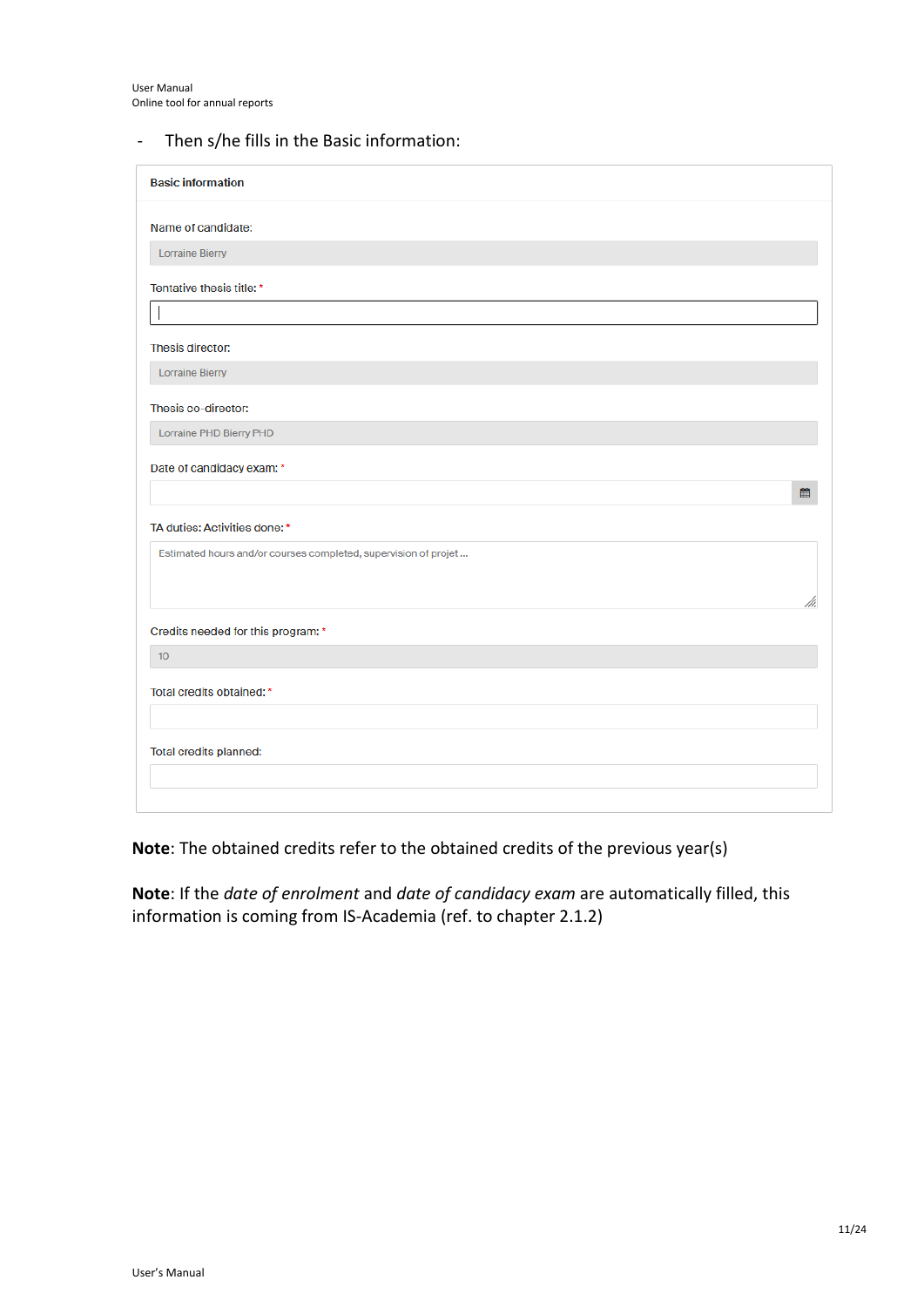- Then, the research progress:

Note: The research progress is not required for 1<sup>st</sup> year doctoral students as it is already integrated into the Candidacy exam form; the research progress is mandatory as of the 2<sup>nd</sup> year

| <b>Research progress</b>                                                                                                                                                                                                                                                                                                                                                                                                                                                          |
|-----------------------------------------------------------------------------------------------------------------------------------------------------------------------------------------------------------------------------------------------------------------------------------------------------------------------------------------------------------------------------------------------------------------------------------------------------------------------------------|
| To be completed first by the doctoral student and then discussed with the thesis director (and co-director if applicable) during<br>the Annual Report meeting. Future objectives are meant to provide guidance in the project and should thus be as realistic as<br>possible. Achieved and planned objectives should be discussed and agreed upon by the doctoral student and thesis director by<br>approving the Annual Report.<br>1. What are the overall goals of the thesis?* |
|                                                                                                                                                                                                                                                                                                                                                                                                                                                                                   |
| 2. Research progress during the past year *                                                                                                                                                                                                                                                                                                                                                                                                                                       |
| (i.e. describe which objectives are completed and elaborate if any difficulties have been encountered since the last annual report)                                                                                                                                                                                                                                                                                                                                               |
| 3. Have the objectives changed in the past year? If so, why and how? *                                                                                                                                                                                                                                                                                                                                                                                                            |
|                                                                                                                                                                                                                                                                                                                                                                                                                                                                                   |
| 4. Research objectives for the next year *                                                                                                                                                                                                                                                                                                                                                                                                                                        |
|                                                                                                                                                                                                                                                                                                                                                                                                                                                                                   |
| 5. Timeline of the planned work for the next year *                                                                                                                                                                                                                                                                                                                                                                                                                               |
|                                                                                                                                                                                                                                                                                                                                                                                                                                                                                   |
| 6. Scientific output *                                                                                                                                                                                                                                                                                                                                                                                                                                                            |
| (Journal and conference papers, patents, software, etc. published, submitted or in preparation)                                                                                                                                                                                                                                                                                                                                                                                   |
| 7. Educational activities*                                                                                                                                                                                                                                                                                                                                                                                                                                                        |
| (Mention oral or poster presentations, outreach and any specific training)                                                                                                                                                                                                                                                                                                                                                                                                        |
|                                                                                                                                                                                                                                                                                                                                                                                                                                                                                   |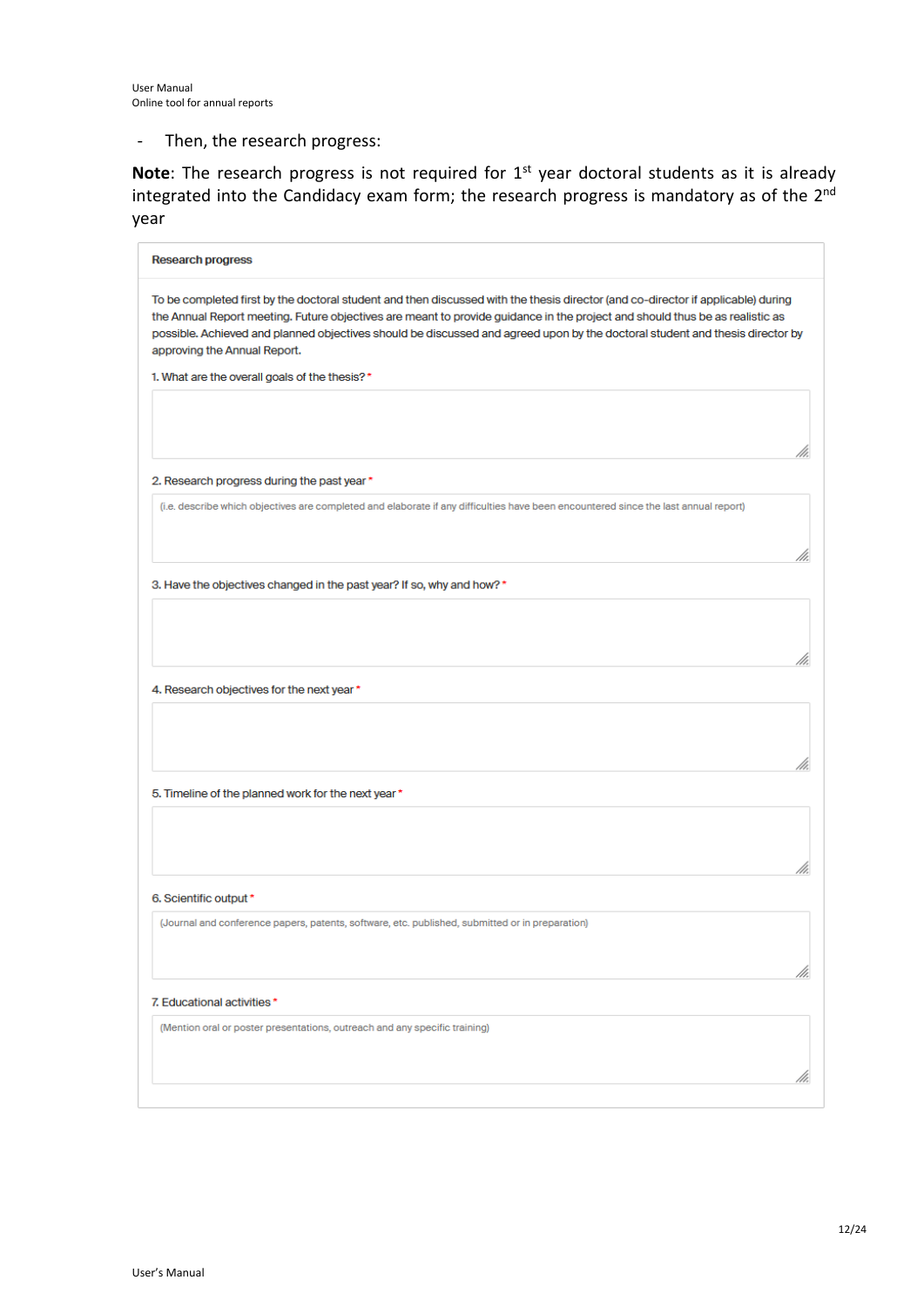- And finally, the progress assessment:

**Note**: The progress assessment part will not be visible to the thesis director (and the codirector if applicable) at the next stage; it will only be visible at the time of the collaborative review

| <b>Progress assessment</b>                                                                                                                                                                                                                                                                                                                                     |
|----------------------------------------------------------------------------------------------------------------------------------------------------------------------------------------------------------------------------------------------------------------------------------------------------------------------------------------------------------------|
| To be completed independently by the doctoral student and thesis director (and co-director if applicable), then discussed and<br>approved by both during the Annual Report meeting. Progress evaluation is not confidential. During completion you have access<br>only to your comments. At the time of the collaborative review all comments will be visible. |
| Aims on the doctoral student side:                                                                                                                                                                                                                                                                                                                             |
| • to assess how the doctoral student views their own progress and skills                                                                                                                                                                                                                                                                                       |
| . to identify and communicate to the thesis director in what areas the doctoral student seeks more input or help                                                                                                                                                                                                                                               |
| Aims on the thesis director (and co-director if applicable) side:                                                                                                                                                                                                                                                                                              |
| • to ensure that your doctoral student knows how they are performing overall according to you                                                                                                                                                                                                                                                                  |
| • to communicate what you think strengths and weaknesses are towards completing a PhD                                                                                                                                                                                                                                                                          |
| • to communicate what you think needs to be improved                                                                                                                                                                                                                                                                                                           |
| • to ensure that career issues are discussed at least once per year                                                                                                                                                                                                                                                                                            |
| Please use the comments box to briefly assess the progress and further elaborate any specific issues.                                                                                                                                                                                                                                                          |
| <b>Discussion topics</b>                                                                                                                                                                                                                                                                                                                                       |
| 1. Student's engagement in the project:<br>satisfaction, motivation, commitment, initiative, independence,                                                                                                                                                                                                                                                     |
| Comment*                                                                                                                                                                                                                                                                                                                                                       |
|                                                                                                                                                                                                                                                                                                                                                                |
| 2. Thesis director's (and co-director if applicable) supervision:<br>availability, coaching, support, resources, training and conferences,                                                                                                                                                                                                                     |
| Comment*                                                                                                                                                                                                                                                                                                                                                       |
|                                                                                                                                                                                                                                                                                                                                                                |
| 3. Project's progress:<br>quality of results, critical thinking, vision, timeline, organization, planning,                                                                                                                                                                                                                                                     |
| Comment*                                                                                                                                                                                                                                                                                                                                                       |
|                                                                                                                                                                                                                                                                                                                                                                |

Once all the mandatory fields are filled in, s/he clicks on "Submit".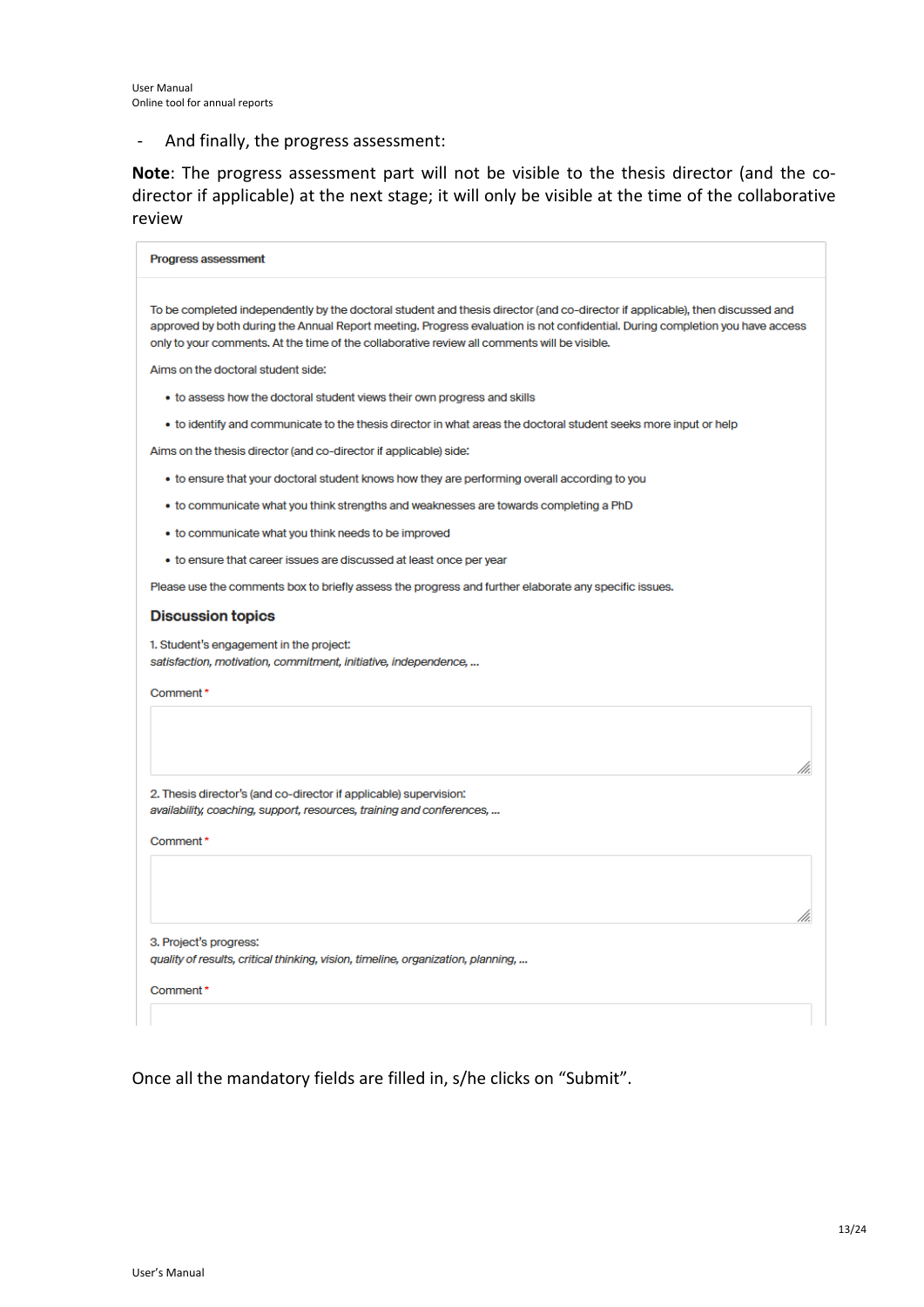### <span id="page-13-0"></span>2.2.2 Thesis director

- The thesis director receives a notification informing him/her to fill in the annual report (Notification 2).
- S/he logs into the tool and can see a task awaiting his/her input.
- S/he clicks on "Proceed".

## Annual report review for the thesis Director

Created 02.11.2021, 11:04:05 Updated 02.11.2021, 12:26:09

Proceed

- S/he can read the basic information and research progress comments from the doctoral student.
- S/he fills in the progress assessment part.

**Note**: At this stage s/he cannot read the progress assessment comments from the doctoral student nor from the thesis co-director (if applicable)

S/he clicks on "Submit".

### <span id="page-13-1"></span>2.2.3 Thesis co-director (if applicable)

The thesis co-director receives a notification informing him/her to fill in the annual report (Notification 2').

**Note**: The notifications are sent simultaneously to the thesis director and co-director; they can both fill in the form at the same time

- S/he logs into the tool and can see a task awaiting his/her input.
- S/he clicks on "Proceed".

## Annual report review for the thesis co-Director

Created 02.11.2021, 11:04:05 Updated 02.11.2021, 12:26:09

Proceed

**Note**: The thesis co-director can be external to EPFL. To access the tool s/he needs to have a Gaspar account. If s/he doesn't have any accreditation s/he can connect via a Guest account. Here is the [link](https://guests.epfl.ch/) for Guest account creation (sciper starting with Gxxxxx).

- S/he can read the basic information and research progress comments from the doctoral student.
- S/he fills in the progress assessment part.

**Note**: at this stage s/he cannot read the progress assessment comments from the doctoral student nor from the thesis director.

S/he clicks on "Submit".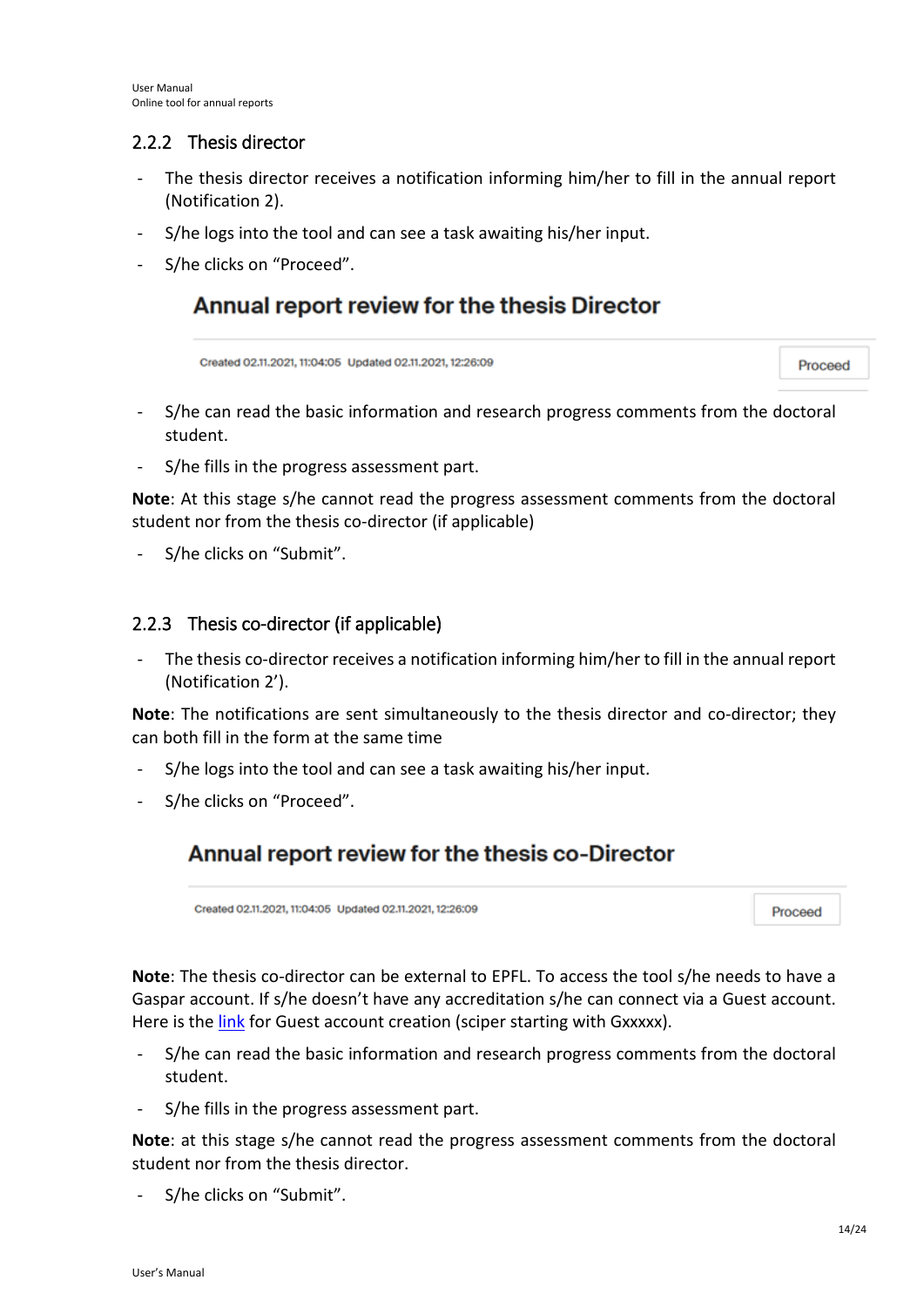### <span id="page-14-0"></span>2.3 Collaborative review

- The thesis director receives a notification (with the comments of the annual report attached), copying the student and the co-director if applicable, informing him/her to schedule a meeting with the doctoral student and the co-director if applicable (Notification 3).
- S/he logs in the tool and can see a task awaiting his/her input.
- S/he clicks on "Proceed".

#### Collaborative review to be organized

```
Created 02.11.2021, 15:38:53 Undated 02.11.2021, 15:49:50
```
Proceed

During the meeting, the thesis director, the co-director if applicable, and the doctoral student review the basic information, research progress and progress assessment comments. The thesis director is responsible for writing a common comment in the progress assessment chapter (s/he can copy paste comments from his/her peers).

#### **Discussion topics**

| 1. Student's engagement in the project:<br>satisfaction, motivation, commitment, initiative, independence, |
|------------------------------------------------------------------------------------------------------------|
| Doctoral student Comment*                                                                                  |
| Doctoral student comment 1                                                                                 |
| Thesis Director Comment*                                                                                   |
| Thesis director comment 1                                                                                  |
| Thesis Co-Director Comment*                                                                                |
| Thesis co-director comment 1                                                                               |
| Common Comment*                                                                                            |
|                                                                                                            |

**Note**: The form is editable for the Basic information and Research progress meaning that the thesis director can change the content of the fields during the meeting. **This is the last stage where information can be modified**. Later in the process it will no longer be possible to change the information in the basic information, research progress and progress assessment

At this stage, the thesis director, the co-director if applicable, and the doctoral student also do the appraisal of the student by ticking one of the 4 checkboxes (exceeds expectations, meets expectations, needs some improvement or unsatisfactory).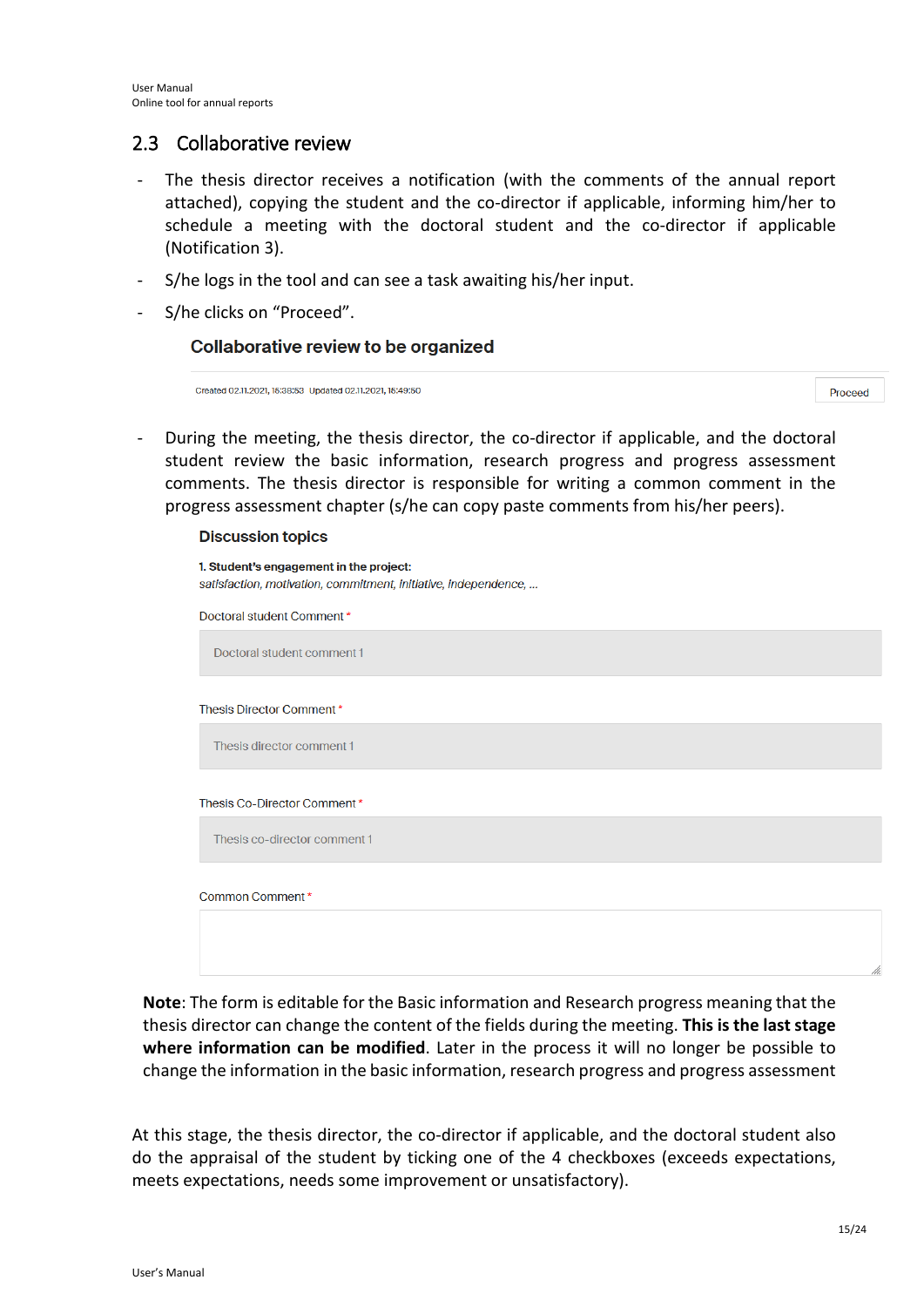User Manual Online tool for annual reports

| General appraisal of the progress *                                                                                                                                                                                |
|--------------------------------------------------------------------------------------------------------------------------------------------------------------------------------------------------------------------|
| $\circ$ exceeds expectations                                                                                                                                                                                       |
| $\circ$ meets expectations                                                                                                                                                                                         |
| ○ needs some improvement                                                                                                                                                                                           |
| ● unsatisfactory                                                                                                                                                                                                   |
| In case the annual report is unsatisfactory, the program director is informed and will seek a meeting with the doctoral student and<br>the thesis director, to set goals and appropriate timelines for completion. |
| <b>Submit</b>                                                                                                                                                                                                      |
| Cancel                                                                                                                                                                                                             |

- S/he clicks on "Submit".

**Note**: In case the report is unsatisfactory, a notification (Notification 4) is sent to the program director with a copy to the doctoral program's administrative office email for information, with the comments of the annual report attached. The workflow is not stopped nor blocked

### <span id="page-15-0"></span>2.4 Validations

### <span id="page-15-1"></span>2.4.1 Thesis co-director (if applicable)

- The thesis co-director receives a notification informing him/her to validate the annual report (Notification 5).
- S/he accesses the tool and can see a task awaiting his/her input.
- S/he clicks on "Proceed".

### Thesis co-Director's validation of the annual report

Created 09.11.2021, 16:42:18 Updated 09.11.2021, 16:43:48

Proceed

- S/he needs to confirm whether s/he agrees or does not agree with the content of the annual report by ticking one of the 2 checkboxes (I agree, I do not agree). If "I do not agree" is checked, a comment is mandatory.

| General appraisal of the progress *  |   |
|--------------------------------------|---|
| $\circ$ exceeds expectations         |   |
| $\circ$ meets expectations           |   |
| ● needs some improvement             |   |
| O unsatisfactory                     |   |
| Thesis co-director date of review: * |   |
| 26.01.2022                           | 雦 |
| Thesis co-director review *          |   |
| $\circ$ I agree                      |   |
| $\bigcirc$ I do not agree            |   |
| Thesis co-director comment           |   |
|                                      |   |
|                                      |   |
|                                      |   |
|                                      |   |

- S/he clicks on "Submit".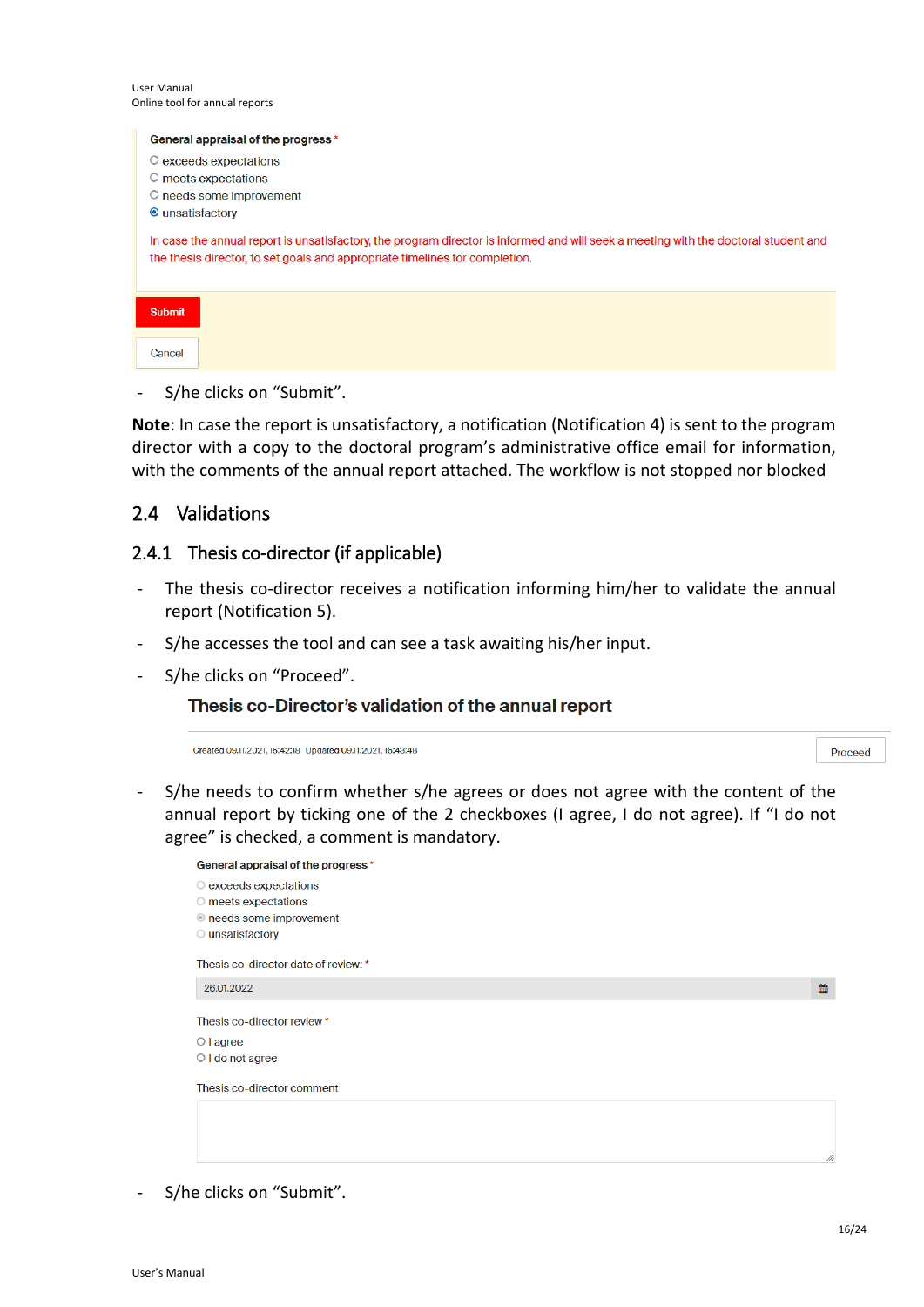### <span id="page-16-0"></span>2.4.2 Thesis director

- The thesis director receives a notification informing him/her to validate the annual report (Notification 6).
- S/he accesses the tool and can see a task awaiting his/her input.
- S/he clicks on "Proceed".

#### Thesis Director's validation of the annual report

Created 02.11.2021, 15:38:53 Updated 02.11.2021, 15:54:34

Proceed

論

- S/he needs to confirm whether s/he agrees or does not agree with the content of the annual report by ticking one of the 2 checkboxes (I agree, I do not agree). If "I do not agree" is checked, a comment is mandatory.

| Thesis Director review *                  |
|-------------------------------------------|
| $\circ$ I agree<br>$\circ$ I do not agree |
|                                           |
| Thesis Director date of review: *         |
| 02.11.2021                                |
| <b>Thesis Director comment</b>            |
|                                           |

- S/he clicks on "Submit".

### <span id="page-16-1"></span>2.4.3 Doctoral student

- The doctoral student receives a notification informing him/her to sign the annual report (Notification 7).
- S/he accesses the tool and can see a task awaiting his/her input.
- S/he clicks on "Proceed".

### Doctoral student's validation of the annual report

Created 09.11.2021, 16:42:18 Updated 09.11.2021, 16:43:48

Proceed

- S/he needs to confirm whether s/he agrees or does not agree with the content of the annual report by ticking one of the 2 checkboxes (I agree, I do not agree). If "I do not agree" is checked, a comment is mandatory.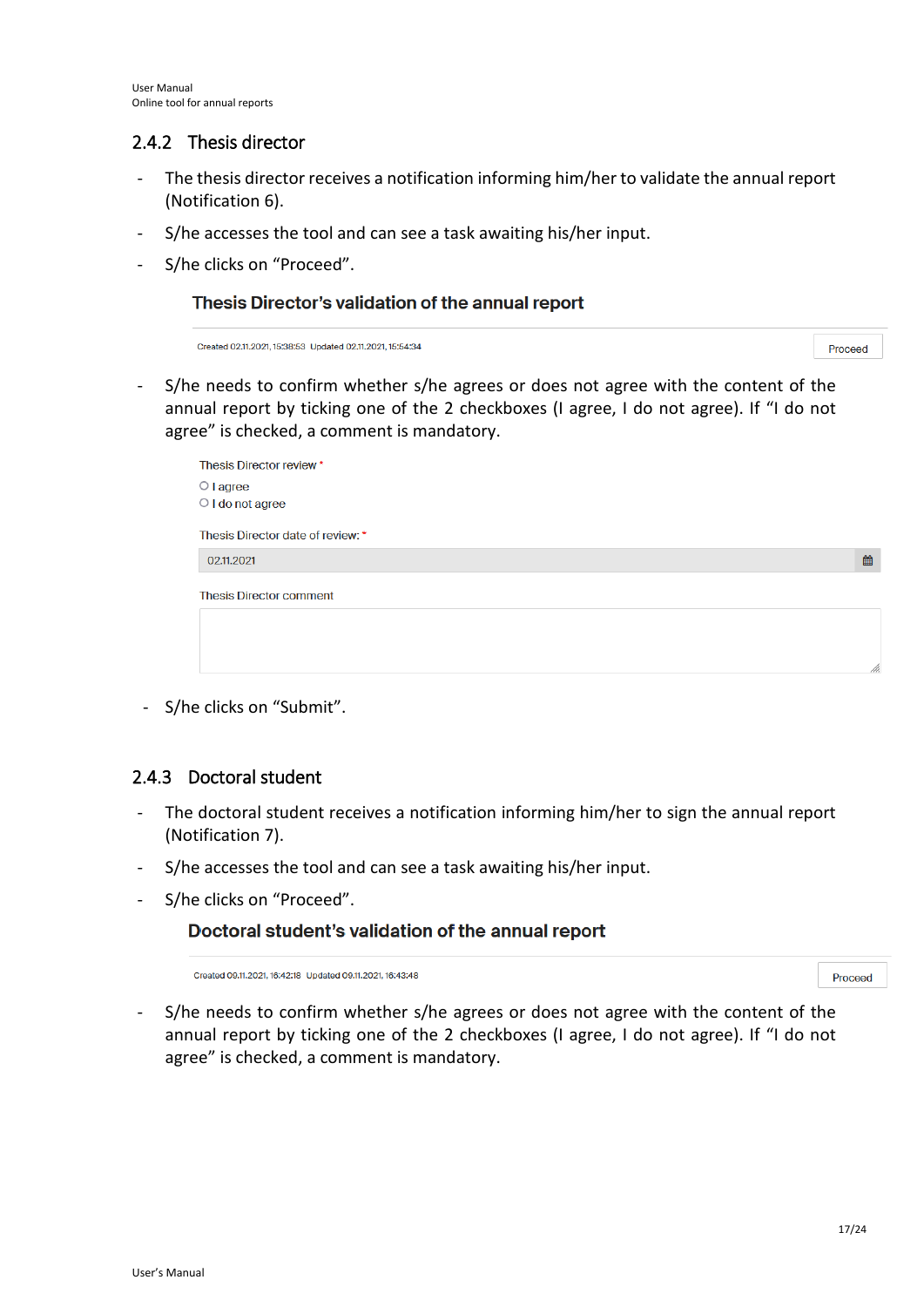| Doctoral student date of review: * |     |
|------------------------------------|-----|
| 08.10.2021                         | 雦   |
| Doctoral student review*           |     |
| <sup>●</sup> I agree               |     |
| $\bigcirc$ I do not agree          |     |
| Doctoral student comment           |     |
|                                    |     |
|                                    | /1. |
|                                    |     |
| <b>Submit</b>                      |     |
| Cancel                             |     |

- S/he clicks on "Submit".

**Note**: If at least one of the participants has ticked the box "I do not agree", a notification (Notification 8) is sent to the program director with a copy to the doctoral program's administrative office email for information, with the comments of the annual report attached. The workflow is not stopped nor blocked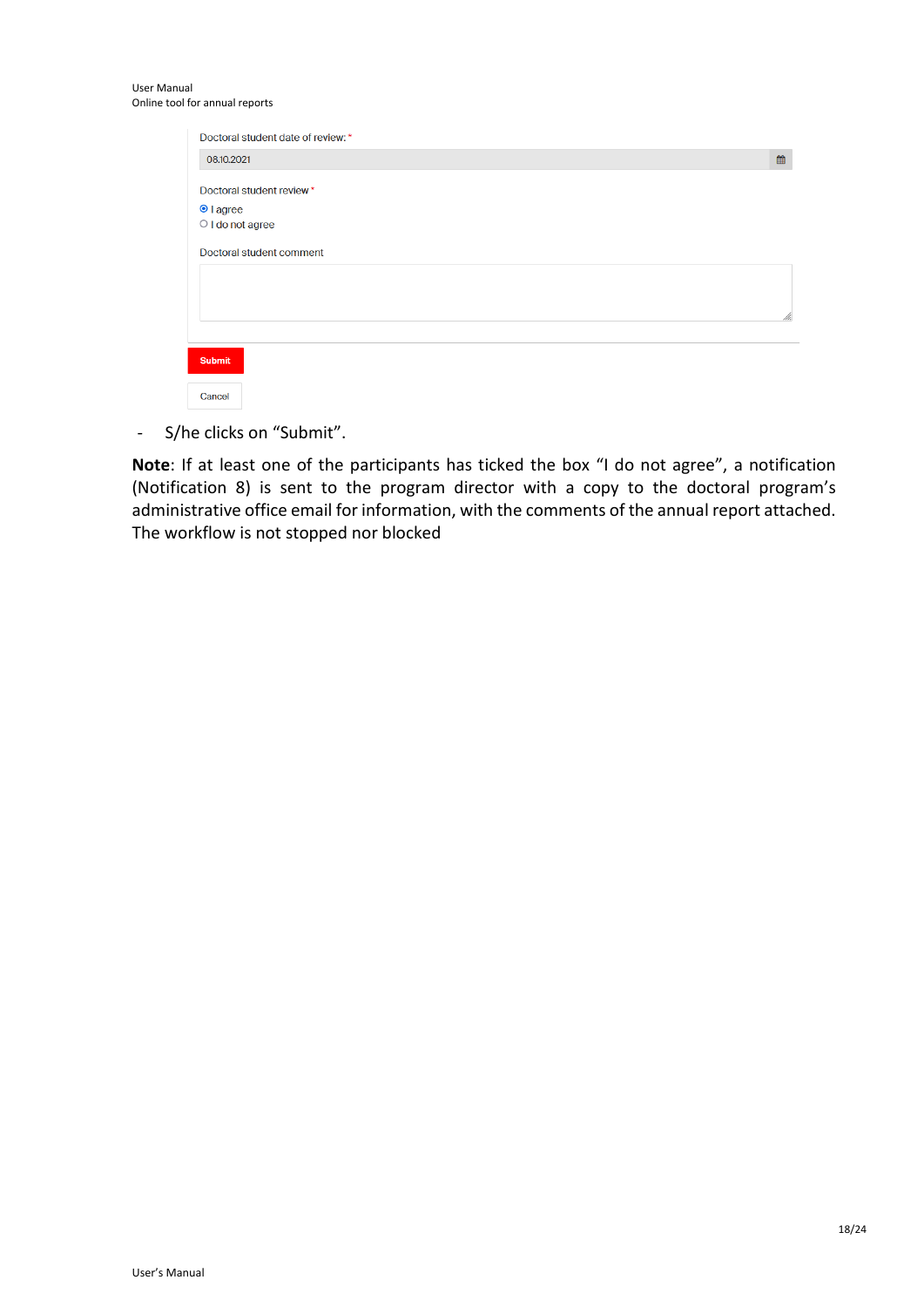## <span id="page-18-0"></span>2.5 Meeting with the mentor

### <span id="page-18-1"></span>2.5.1 Mentor

- The mentor receives a notification informing that s/he needs to meet with the doctoral student (Notification 9).
- S/he logs into the tool and can see a task awaiting his/her input.
- S/he clicks on "Proceed".

### Mentor's confirmation of the Mentor-doctoral student meeting

Created 09.11.2021, 16:42:18 Updated 09.11.2021, 16:50:17

- For his/her information, s/he can access all the details of the annual report (including the appraisal and the signatures).
- S/he meets and discusses with the doctoral student.
- S/he confirms having met with the student by ticking the box "Yes we have met". The date is the date they have met.
- S/he clicks on "Submit".

| Mentor date of confirmation: * |  |  |  |  |  |
|--------------------------------|--|--|--|--|--|
| 09.11.2021                     |  |  |  |  |  |
| $\vee$ Yes we have met *       |  |  |  |  |  |
| <b>Submit</b>                  |  |  |  |  |  |
| Cancel                         |  |  |  |  |  |

**Note**: No possibility to add comments as the discussion remains confidential

### <span id="page-18-2"></span>2.5.2 Doctoral student

- The doctoral student receives a notification informing that s/he needs to confirm that s/he met with the mentor (Notification 10).
- S/he accesses the tool and can see a task awaiting his/her input.
- S/he clicks on "Proceed".

### Doctoral student's confirmation of the Mentor-doctoral student meeting

Created 0911 2021 16:42:18 Undated 0911 2021 16:50:17

Proceed

Proceed

S/he confirms s/he met his/her mentor by ticking the box "Yes we have met". The date is the date they have met.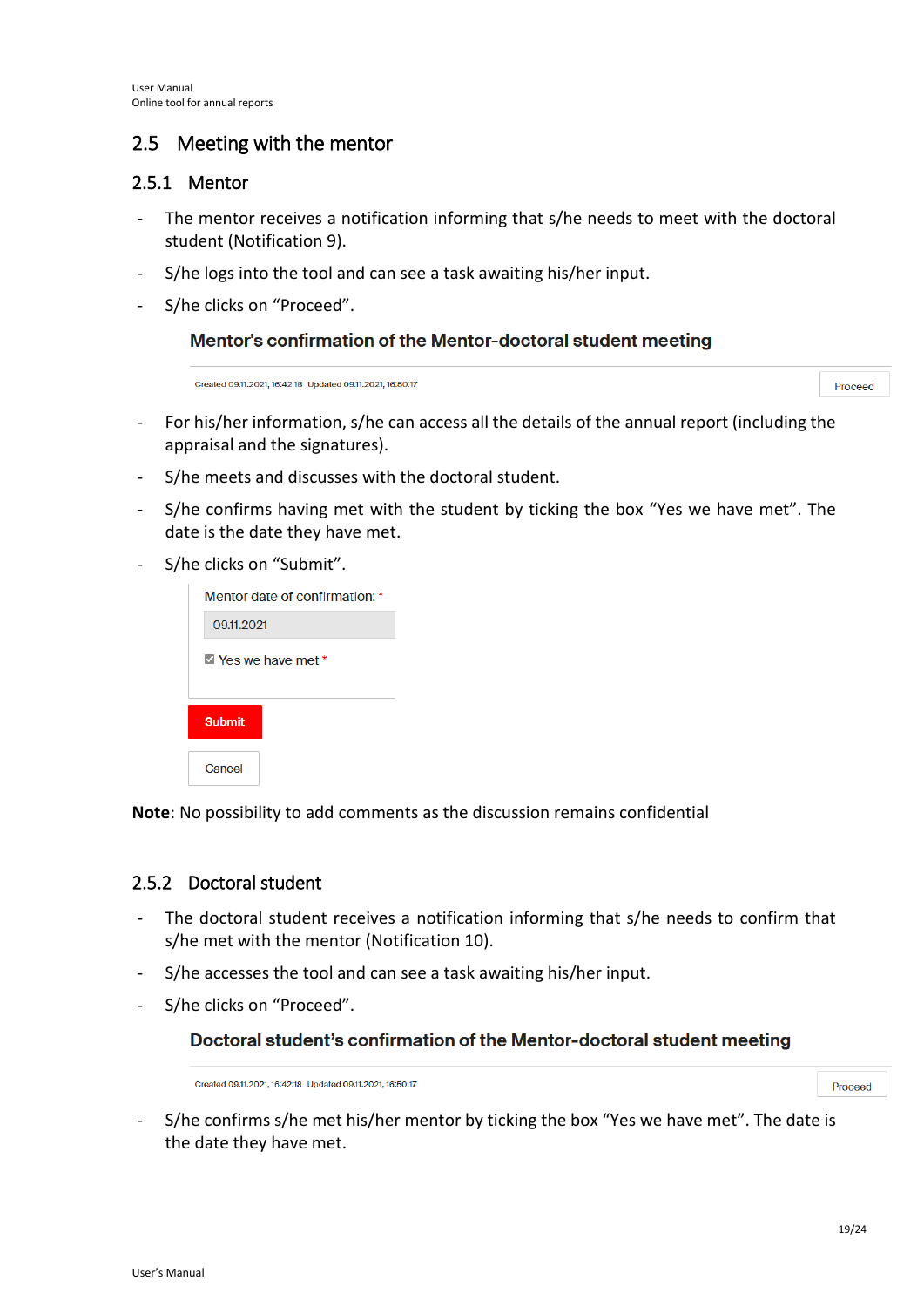User Manual

Online tool for annual reports

- The program director receives a notification, with the administrative assistant of the doctoral program in copy, asking him/her to confirm s/he checked the annual report (Notification 11).

**Note**: Notifications 9 & 10 are sent simultaneously to the mentor and the doctoral student.

### Verification of the annual report by the doctoral program Director

Created 09.11.2021, 16:42:18 Updated 09.11.2021, 16:57:12

<span id="page-19-0"></span>They can both check the box at the same time

Proceed

- S/he logs into the tool and can see a task awaiting his/her input.
- S/he clicks on "Proceed".

- S/he clicks on "Submit"

Doctoral student date: \*

 $\blacksquare$  Yes we have met \*

08.10.2021

**Submit** 

Cancel

- S/he needs to confirm that s/he checked the annual report by ticking the box "I have checked the annual report".
- S/he clicks on "Submit".

Program director date: \*

08.10.2021

I have checked the annual report\*



**Note**: The right to check the box can be delegated to the administrative assistant of the doctoral program. Both can access the task "Verification of the annual report by the doctoral program Director", check the box and submit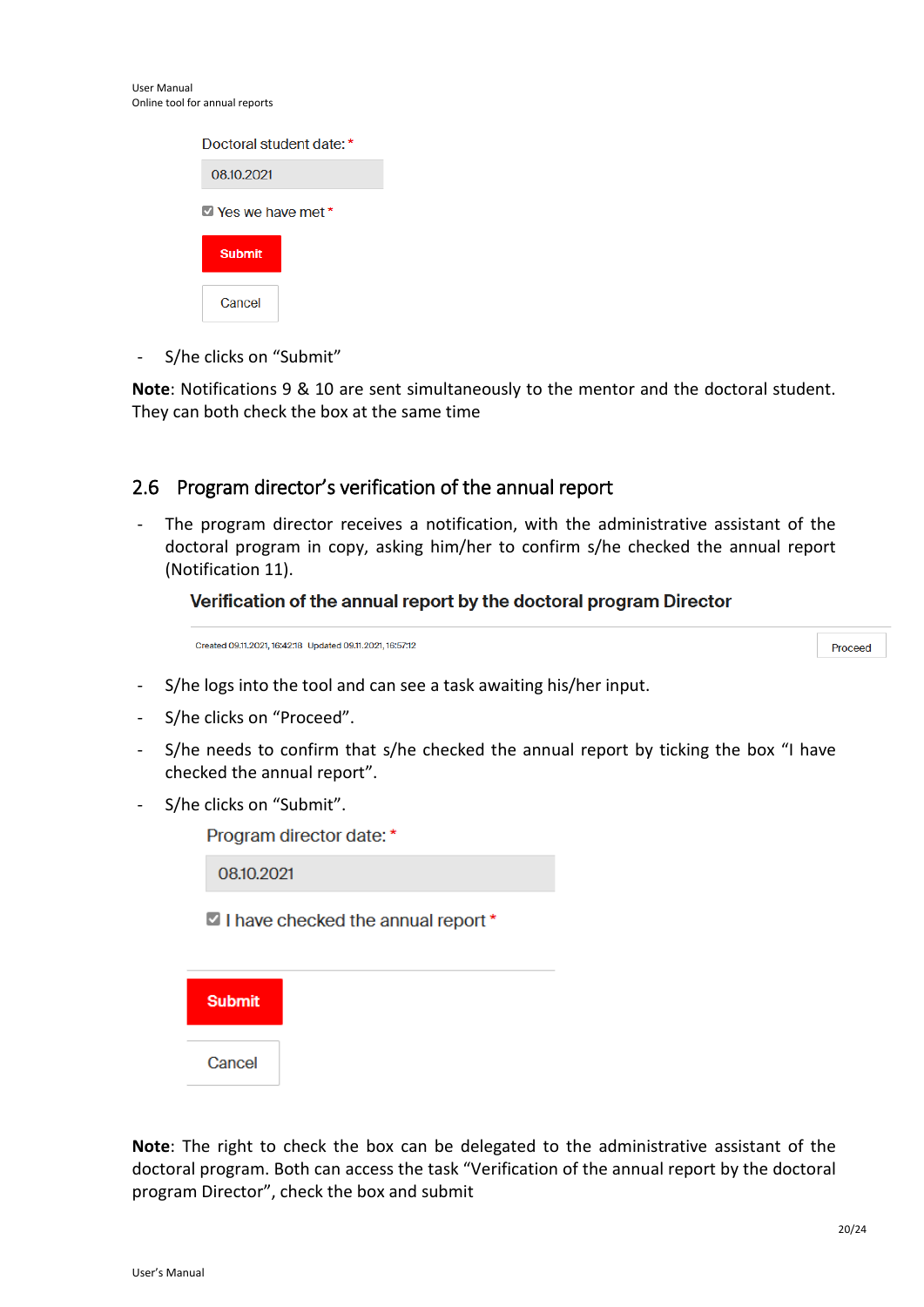## <span id="page-20-0"></span>2.7 Sending of the annual report

- The annual report is sent as a PDF file to all the members involved in the workflow. A notification is sent to the doctoral student, the thesis director, the thesis co-director (if applicable) and in hidden copy the mentor (Notification 12).
- It is also sent to the program director and doctoral program's administrative office email (Notification 12').

## <span id="page-20-1"></span>2.8 Filing into the GED

The annual report of the doctoral student is stored in the student's GED file, in the "cursus" folder. The PDF file is automatically sent to the GED file via a webservice.



If the application is not able to file the PDF document into the right folder of the student in the GED, a notification is sent to the administrative assistant of the doctoral program asking him/her to upload it manually (Notification 13).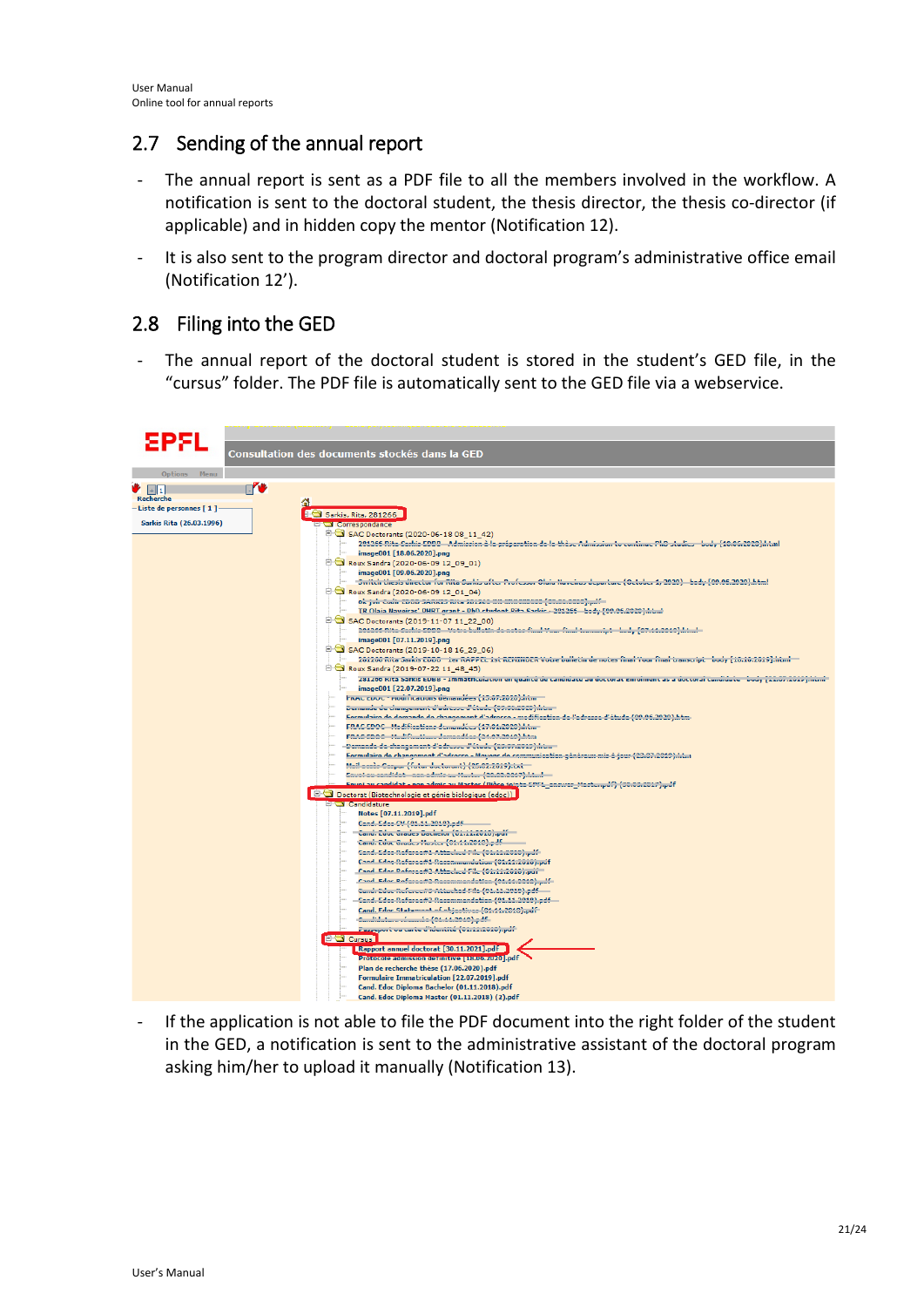# <span id="page-21-0"></span>3 Dashboard

A dashboard is available to the administrative assistant of the doctoral programs. It can be accessed via the menu on the left, by clicking on "Dashboard".

| ▲ > Doctoral School > Annual Report > Tasks dashboard |  |
|-------------------------------------------------------|--|
|                                                       |  |
| <b>Doctoral Programs</b>                              |  |
| Administration                                        |  |
| <b>Tasks</b>                                          |  |
| List                                                  |  |
| <b>Dashboard</b>                                      |  |
| Import scipers                                        |  |

On this page the administrative assistant of the doctoral program will be able to see the progress of the workflow for each student. The name is the name of the doctoral student.

| Name                   | Program     | <b>Phd fills</b><br>annual<br>report | Co-Dir<br>fills<br>annual<br>report | <b>Thesis</b><br>Dir fills<br>annual<br>report | Collaborative<br>review | Co-Dir<br>signature | <b>Thesis</b><br>Dir<br>signature | PhD<br>signature | <b>Mentor</b><br>signature | <b>PhD</b><br>signature<br>after<br>mentor | Program<br><b>Director</b><br>signature |
|------------------------|-------------|--------------------------------------|-------------------------------------|------------------------------------------------|-------------------------|---------------------|-----------------------------------|------------------|----------------------------|--------------------------------------------|-----------------------------------------|
| <b>Marta Bellone</b>   | <b>EDIC</b> |                                      |                                     |                                                |                         |                     |                                   |                  |                            |                                            |                                         |
| <b>Luc Venries</b>     | <b>EDXX</b> |                                      |                                     |                                                |                         |                     |                                   |                  |                            |                                            |                                         |
| <b>Lorraine Bierry</b> | <b>ED11</b> |                                      |                                     |                                                |                         |                     |                                   |                  |                            |                                            |                                         |
| Juliane Kuntschen      | <b>EDXX</b> |                                      |                                     |                                                |                         |                     |                                   |                  |                            |                                            |                                         |

- Tasks in green are the completed tasks.
- Tasks in orange are the ongoing tasks: if you hover your mouse over the task you can see the latest update of the task.

Example: *Juliane Kuntschen (154518), Last updated: 10.11.2021, 09:20:20.* It means that the task has had the status *Collaborative review* since November 10th.

- Tasks in white are upcoming tasks.

The students' names are in order of the workflow creation date. The ones on the top are the oldest and the ones below are the most recent.

**Note**: The tasks are only viewable by the creator (the administrative assistant of the doctoral program)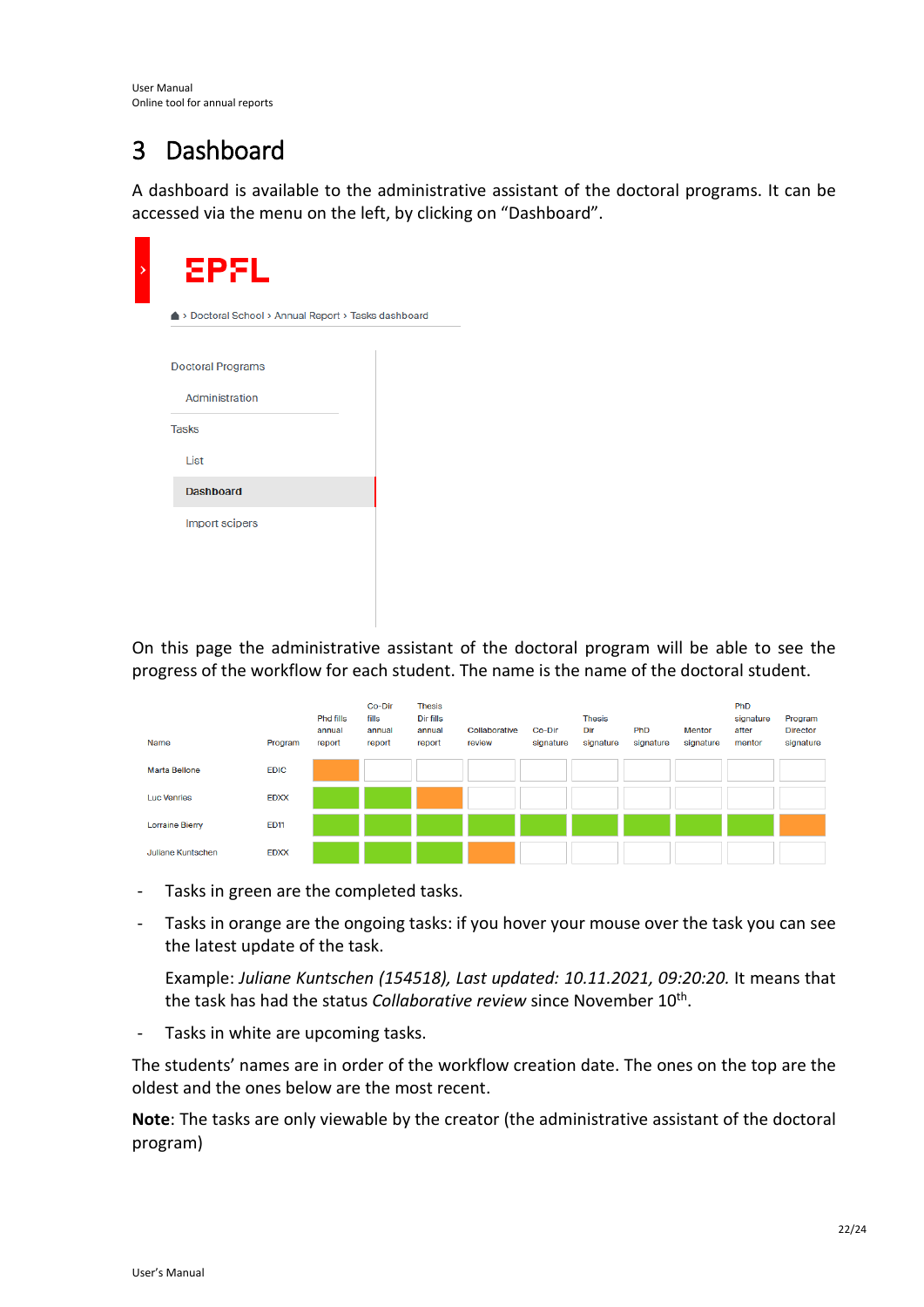$\equiv$ 

**Note**: The dashboard is only visible to the administrative assistants of the doctoral programs. They belong to a specific group of the application groups.epfl.ch. This group has access to the following functionalities: the "Start new annual report" button, the dashboard, the "import scipers" tab and "administration" tab

# <span id="page-22-0"></span>4 Administration tab

The administration tab is available to the administrative assistants of the doctoral programs. It can be accessed via the menu on the left, by clicking on "Administration".

| <b>EPFL</b>                                                                   |                                                                                                                   |                                                                        |        |      |
|-------------------------------------------------------------------------------|-------------------------------------------------------------------------------------------------------------------|------------------------------------------------------------------------|--------|------|
| <b>Doctoral Programs</b>                                                      |                                                                                                                   |                                                                        |        |      |
| <b>Tasks</b><br>List<br>Dashboard<br>Import scipers                           |                                                                                                                   |                                                                        |        |      |
| <b>EDAM</b><br>Doctorat (Manufacturing (edoc))                                | https://www.epfl.ch<br>/education/phd/edam-<br>advanced-manufacturing<br>/edam-annual-report/                     | 12                                                                     | 109297 | Edit |
| <b>EDAR</b><br>Doctorat (Architecture et sciences de la<br>ville (edoc))      | https://www.epfl.ch<br>/education/phd/edar-<br>architecture-and-sciences-<br>of-the-city/edar-annual-<br>report/  | 14                                                                     | 100876 | Edit |
| <b>EDBB</b><br>Doctorat (Biotechnologie et génie<br>biologique (edoc))        | https://www.epfl.ch<br>/education/phd/edbb-<br>biotechnology-and-<br>bioengineering/edbb-<br>annual-report/       | 12                                                                     | 199129 | Edit |
| <b>EDCB</b><br>Doctorat (Biologie computationnelle et<br>quantitative (edoc)) | https://www.epfl.ch<br>/education/phd/edcb-<br>computational-and-<br>quantitative-biology/edcb-<br>annual-report/ | 12                                                                     | 287093 | Edit |
|                                                                               | <b>Administration</b>                                                                                             | ▲ > Doctoral School > Annual Report > Doctoral programs administration |        |      |